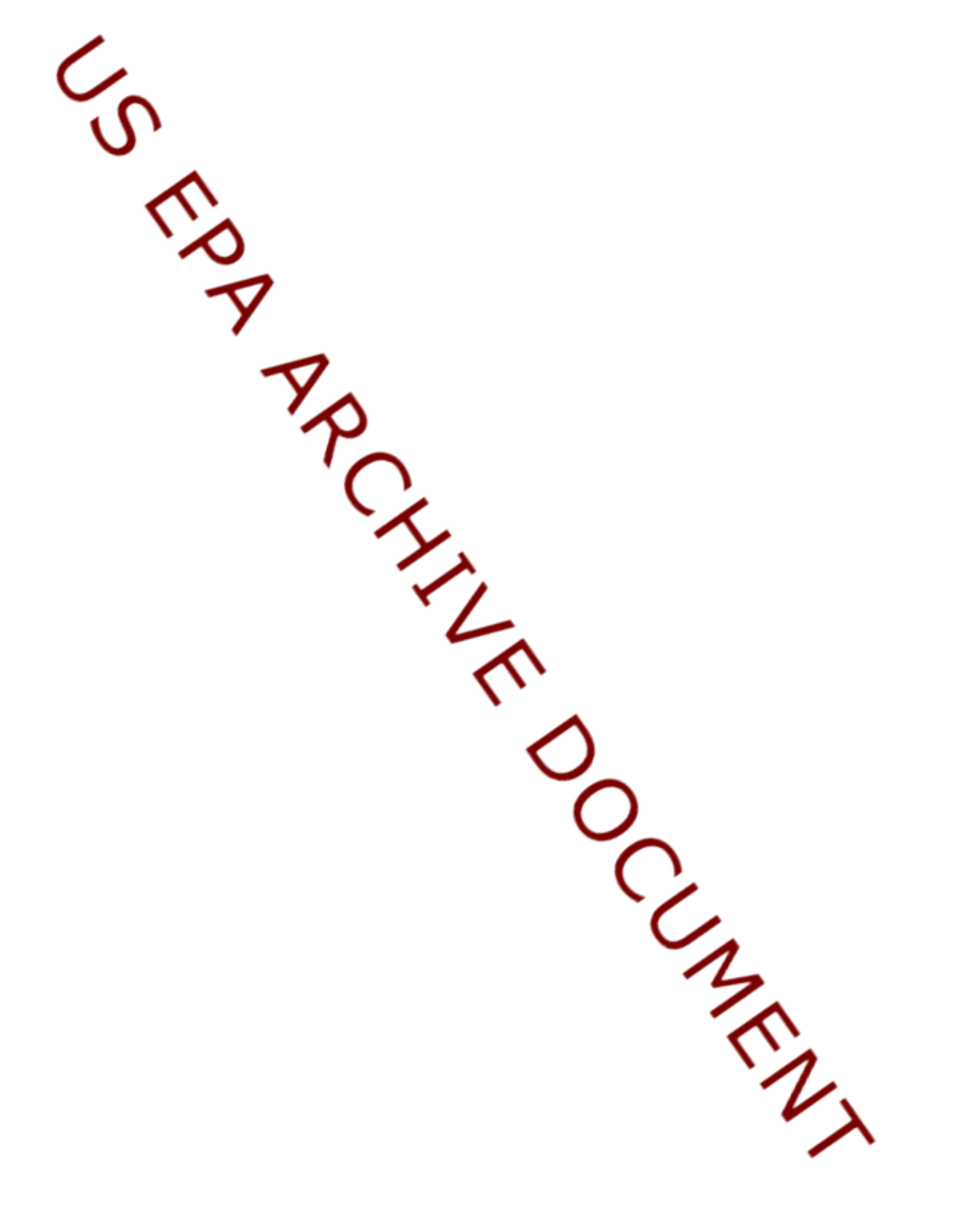**United States Office of Policy, Economics EPA 233-B-03-002 Environmental and Innovation**<br>*http://www.epa.gov/policy2***<br>***http://www.epa.gov/policy2* **Agency**

http://www.epa.gov/policy2003/policy2003.pdf

 **Public Involvement Policy**

# **of the**

U.S. Environmental Protection Agency

May 2003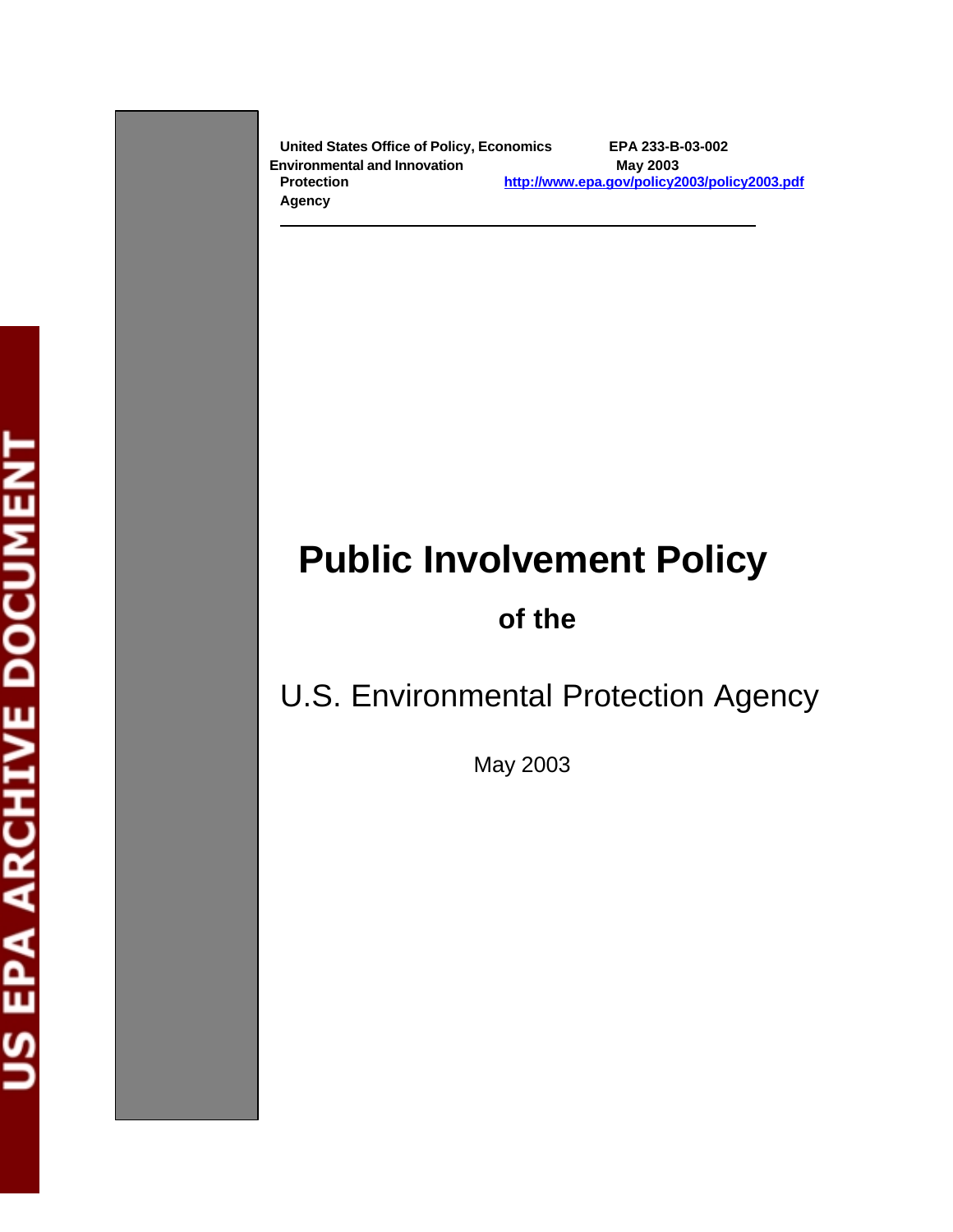# **Disclaimer**

The statutory provisions described in this Public Involvement Policy contain legally binding requirements. As indicated by the use of nonmandatory language such as "may," "should," and "can," this Policy describes recommended procedures and approaches for conducting public involvement. It is a policy, not a rule, and is not legally enforceable.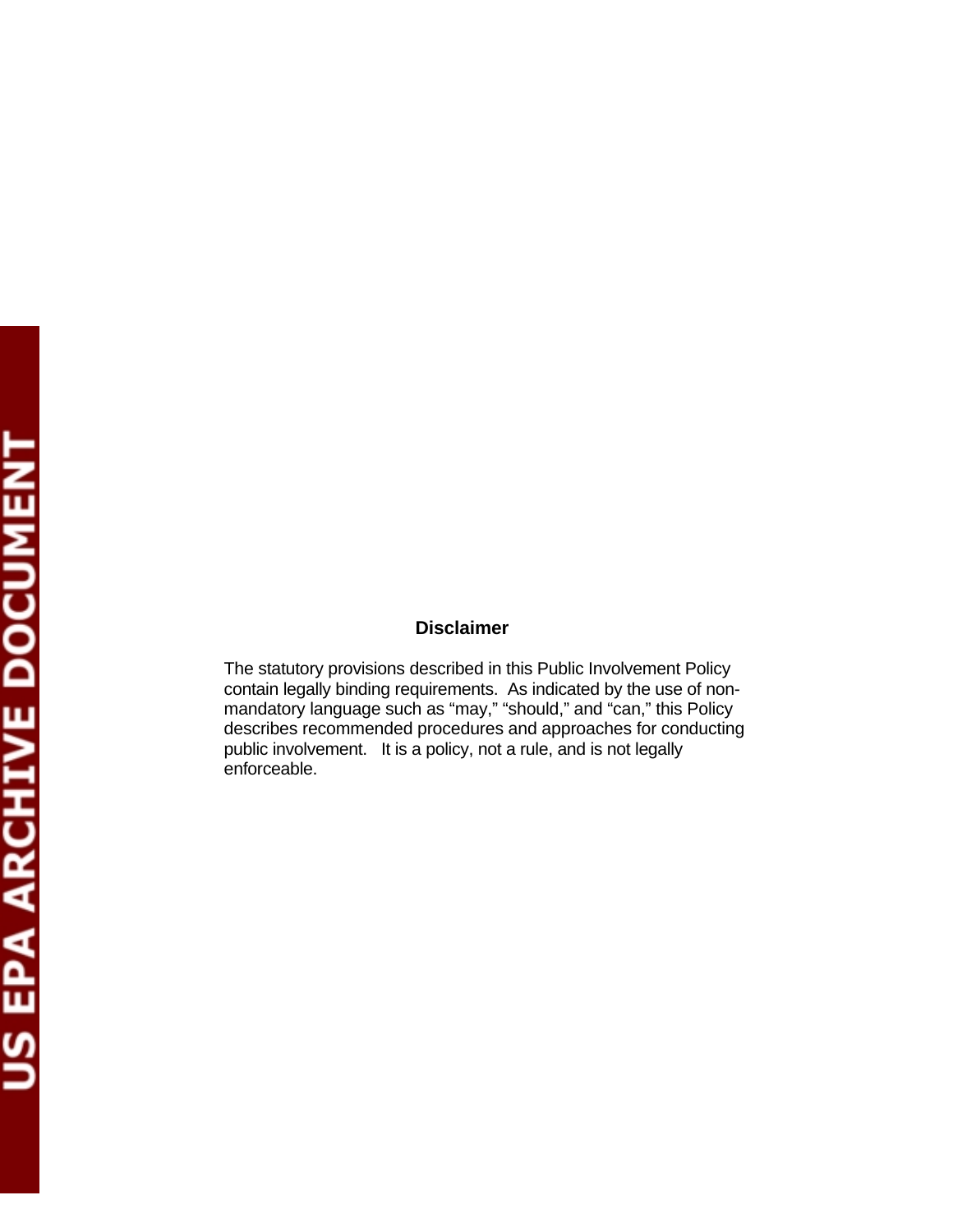# **Public Involvement Policy Table of Contents**

# **Public Involvement Policy**

| <b>Introduction</b>                                                 | 1.             |
|---------------------------------------------------------------------|----------------|
| <b>What is Public Involvement?</b>                                  | 1              |
| What are the Purposes, Goals and Objectives of This Policy?         | 1              |
| <b>When does This Policy Apply?</b>                                 | 3              |
| Does This Policy Affect Authorized, Approved or Delegated Programs? | $\overline{4}$ |
| What are the Roles of States, Tribes and Local Governments?         | $\overline{4}$ |
| How does the Policy Relate to Environmental Justice?                | 5              |
| <b>EPA's Seven Basic Steps for Effective Public Involvement</b>     | 5              |
| Who is Responsible for Managing the Application of This Policy?     | 6              |

# **Appendices**

| Appendix 1 - Guidance for Implementing Public Involvement at EPA                   | $\overline{7}$ |
|------------------------------------------------------------------------------------|----------------|
| 1. Plan and budget for public involvement                                          | 7              |
| 2. Identify the interested and affected public                                     | 8              |
| 3. Consider providing technical or financial assistance                            | 9              |
| 4. Provide information and outreach                                                | 11             |
| 5. Conduct public consultation and involvement activities                          | 14             |
| 6. Review and use input, and provide feedback to the public                        | 19             |
| 7. Evaluate public involvement activities                                          | 20             |
| Who manages the application of this Policy?                                        | 20             |
|                                                                                    |                |
| <b>Appendix 2: Definitions</b>                                                     | 23             |
| Appendix 3: Examples of EPA's Public Involvement Regulations                       | 24             |
| <b>Appendix 4: Advisory Committees</b>                                             | 25             |
| <u>Addenda</u>                                                                     |                |
| <b>Addendum 1: Tools to Support Public Involvement</b>                             | 27             |
| <b>Addendum 2: Summary of Response to Comments</b>                                 | 29             |
| Published Federal Register material not duplicated in the Public Involvement<br>31 |                |

**Policy, its Appendices and Addenda**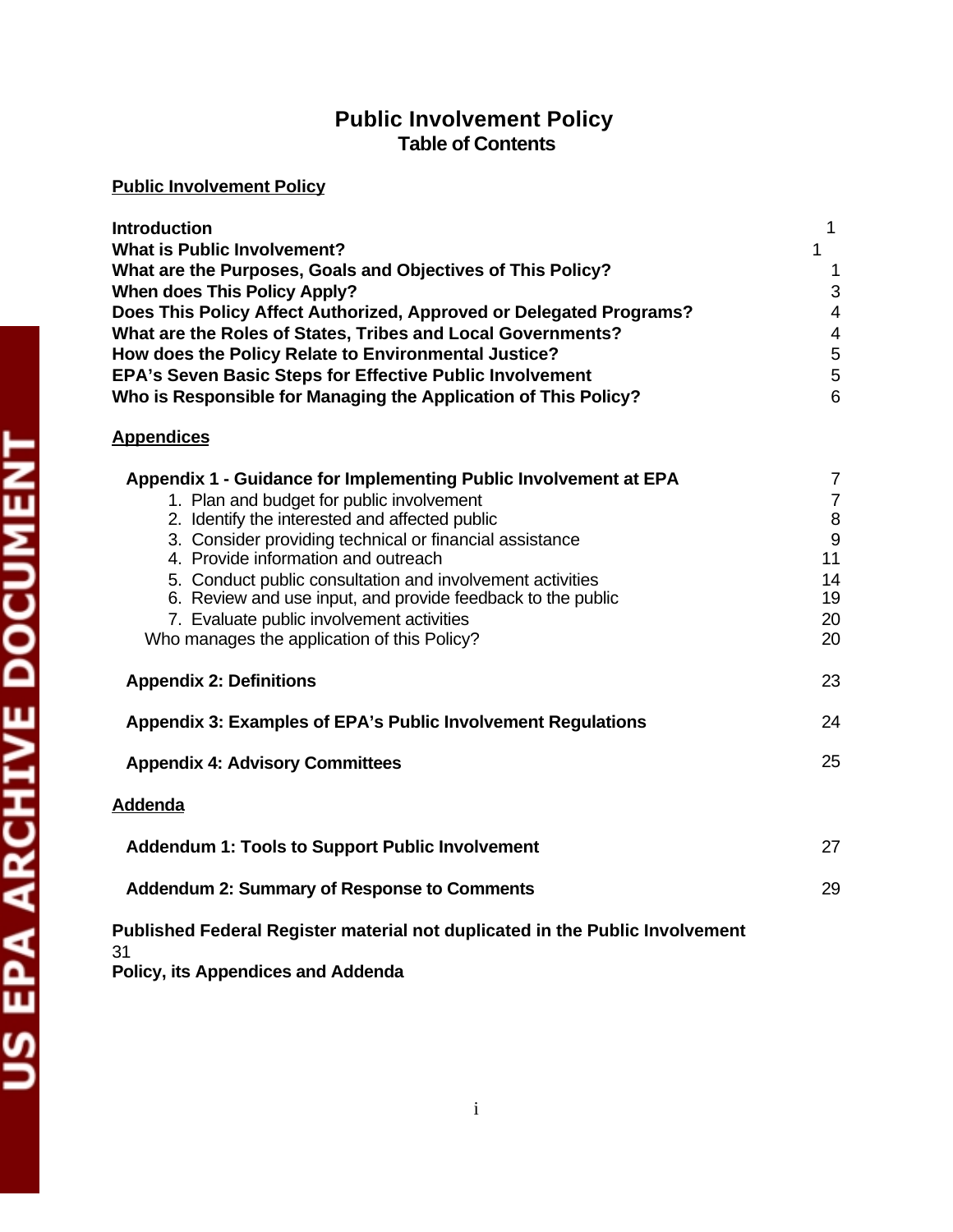This page left blank intentionally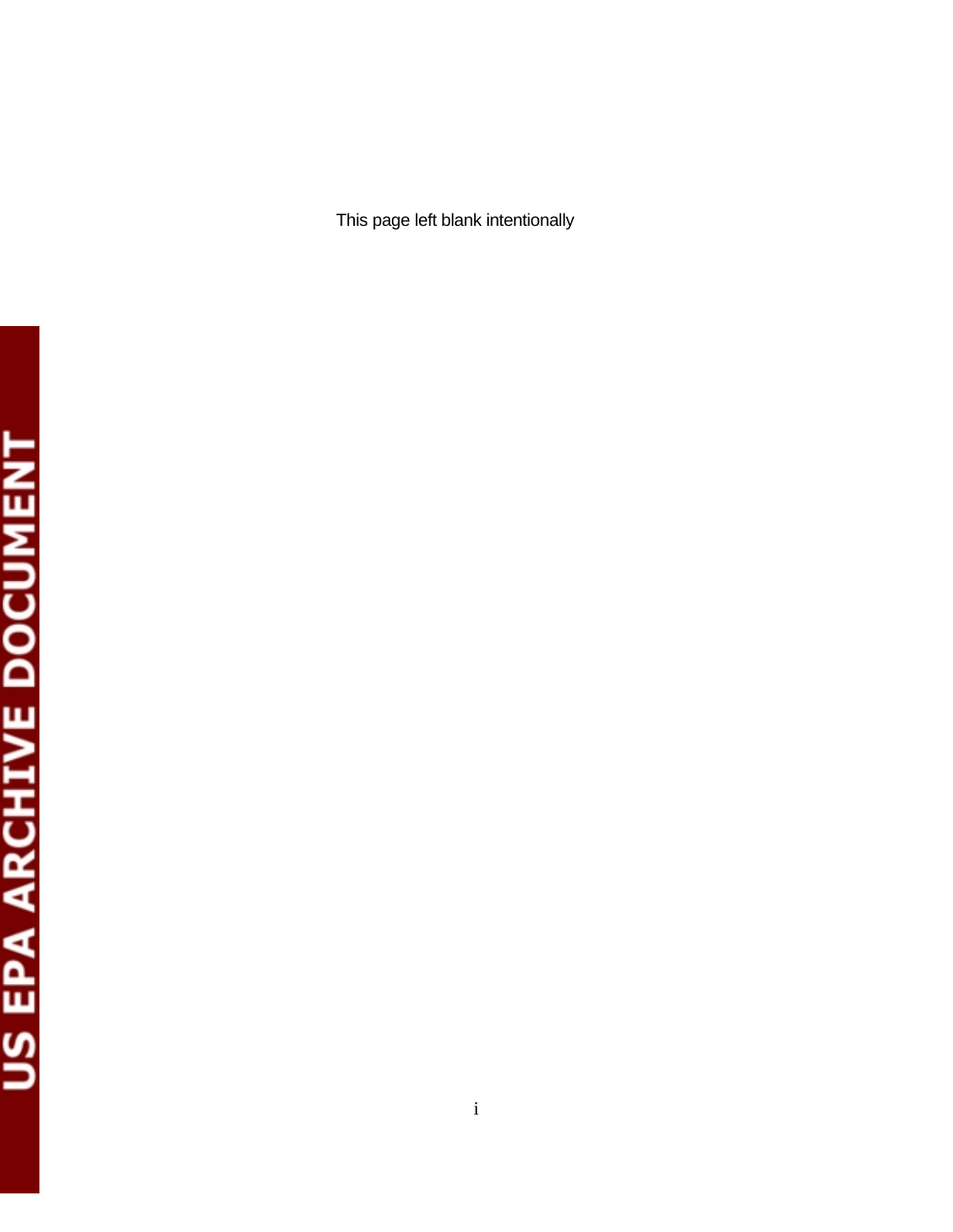#### **EPA's PUBLIC INVOLVEMENT POLICY** (Final May 2003)

#### **Introduction**

EPA's mission is to protect human health and the environment. To achieve that mission, EPA needs to continue to integrate, in a meaningful way, the knowledge and opinions of others into its decision-making processes. Effective public involvement can both improve the content of the Agency's decisions and enhance the deliberative process. Public involvement also promotes democracy and civic engagement, and builds public trust in government.

EPA has long been committed to public involvement. The fundamental premise of this Policy is that EPA should continue to provide for meaningful public involvement in all its programs, and consistently look for new ways to enhance public input. EPA staff and managers should seek input reflecting all points of view and should carefully consider this input when making decisions. They also should work to ensure that decision-making processes are open and accessible to all interested groups, including those with limited financial and technical resources, English proficiency, and/or past experience participating in environmental decision-making. Such openness to the public increases EPA's credibility, improves the Agency's decision-making processes, and informs its final decisions. At the same time, EPA should not accept any recommendation or proposal without careful, critical examination.

This Policy supplements, but does not amend, existing EPA regulations that prescribe specific public participation requirements applicable to EPA's activities under specific statutes, such as those found at 40 CFR Part 25 "Public Participation in Programs Under the Resource Conservation and Recovery Act, the Safe Drinking Water Act, and the Clean Water Act." (*See* 40 CFR Part 25, which can be found at http://www.epa.gov/publicinvolvement/pdf/part25.pdf.) The public participation requirements contained in such regulations specify the minimum required level of public participation. (A partial listing of existing public participation regulatory requirements is contained in Appendix 3.) Whenever feasible, Agency officials should strive to provide increased opportunities for public involvement above and beyond the minimum regulatory requirements.

#### *What is Public Involvement?*

The term "public involvement" is used in this Policy to encompass the full range of actions and processes that EPA uses to engage the public in the Agency's work, and means that the Agency considers public concerns, values, and preferences when making decisions. The term "the public" is used in the Policy in the broadest sense to include anyone, including both individuals and organizations, who may have an interest in an Agency decision. (*See* Appendix 2 for a detailed definition of "public" and other important terms.)

#### *What Are the Purposes, Goals and Objectives of This Policy?*

The purposes of this Policy are to:

- Improve the acceptability, efficiency, feasibility and durability of the Agency's decisions
- Reaffirm EPA's commitment to early and meaningful public involvement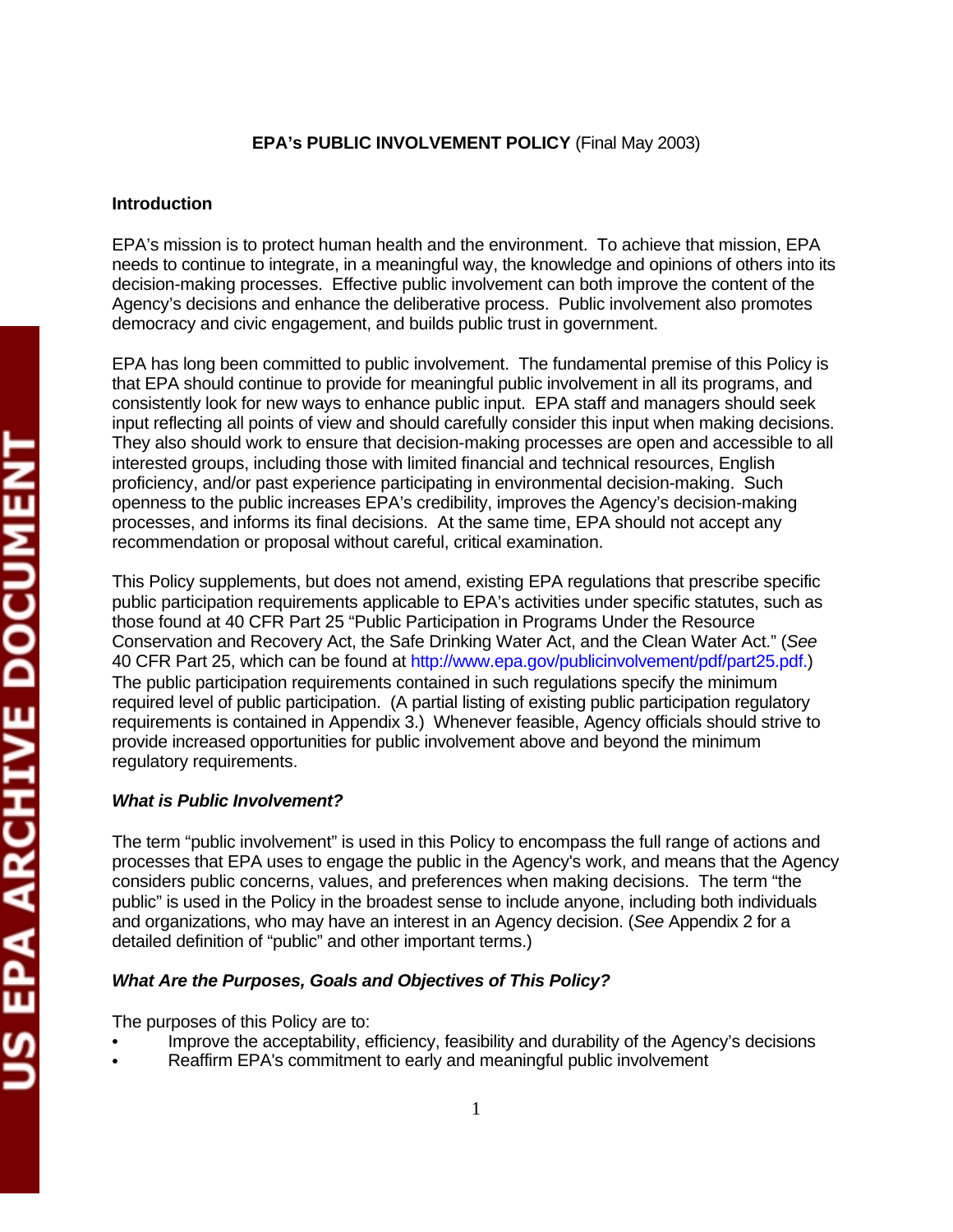- Ensure that EPA makes its decisions considering the interests and concerns of affected people and entities
- Promote the use of a wide variety of techniques to create early and, when appropriate, continuing opportunities for public involvement in Agency decisions
- Establish clear and effective guidance for conducting public involvement activities

Effective public involvement will make it easier for the public to contribute to the Agency's decisions, build public trust, and make it more likely that those who are most concerned with and affected by Agency decisions will accept and implement them. This policy supports EPA in meeting statutory and regulatory requirements regarding public participation, particularly in environmental permitting programs and enforcement activities.

EPA goals for public involvement processes are to:

- Foster a spirit of mutual trust, confidence, and openness between the Agency and the public
- Ensure that the public has timely, accessible and accurate information about EPA programs in a variety of formats so that people can better understand the implications of potential alternative courses of action
- Consult with interested or affected segments of the public and take public viewpoints into consideration when making decisions
- Learn from individuals and organizations representing various public sectors and the information they are uniquely able to provide (community values, concerns, practices, local norms, and relevant history, such as locations of past contaminant sources, potential impacts on small businesses or other sectors, industry conducted study results, etc.)
- Solicit assistance from the public in understanding potential consequences of technical issues, identifying alternatives for study, and selecting among the alternatives considered
- Keep the public informed about significant issues and changes in proposed programs or projects
- Foster, to the extent possible, equal and open access to the regulatory process for all interested and affected parties
- Understand the goals and concerns of the public, and respond to them
- Anticipate conflict and encourage early discussions of differences among affected parties
- Promote the public's involvement in the Agency's mission of protecting human health and the environment
- Explain to the public how its input affected the Agency's decision

To achieve these purposes and goals, while recognizing resource constraints, Agency officials should strive to provide for, encourage, and assist public involvement in the following ways:

- Involve the public early the public early and often throughout the decision-making process
- Identify, communicate with and listen to affected sectors of the public (Agency officials should plan and conduct public involvement activities that provide equal opportunity for individuals and groups to be heard. Where appropriate, Agency officials should give extra encouragement and consider providing assistance to sectors, such as minority and low-income populations, small businesses, and local governments, to ensure they have full opportunity to be heard and, where possible, access to technical or financial resources to support their participation.)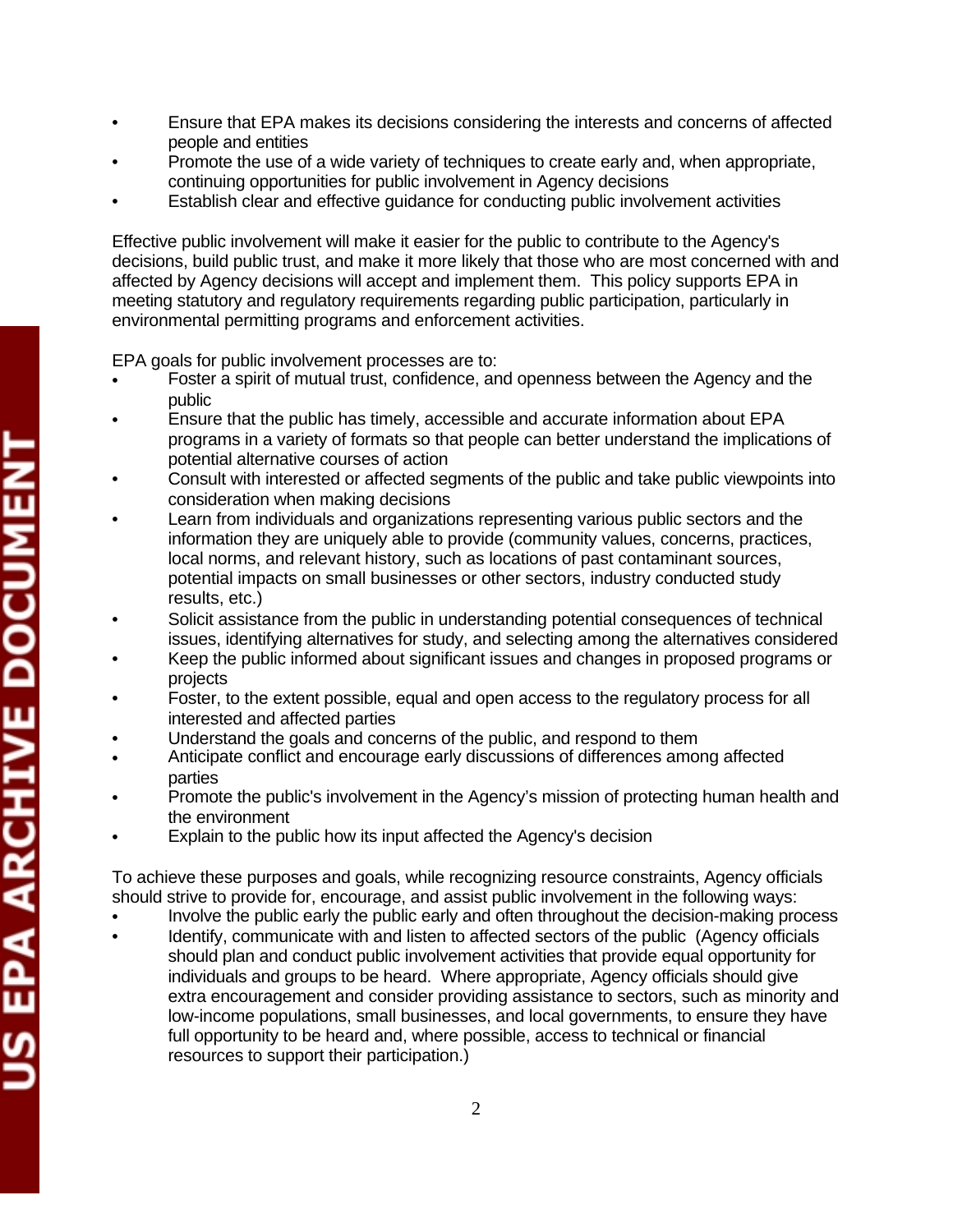- Involve members of the public in developing options and alternatives when possible and, before making decisions, seek the public's opinion on options or alternatives
- Use public input to develop options that facilitate resolution of differing points of view
- Make every effort to tailor public involvement programs to the complexity and potential for controversy of the issue, the segments of the public affected, the time frame for decision making and the desired outcome
- Develop and work in partnerships with state, local and tribal governments, community groups, associations, and other organizations to enhance and promote public involvement

# *When Does This Policy Apply?*

This Policy applies to all EPA programs and activities. In programs or activities where the public is already meaningfully involved, EPA can use this Policy to enhance that public involvement. Where the existing level of public involvement needs to improve, this Policy provides suggestions for how to move forward. Finally, this Policy can serve as a model for building public involvement into new programs as they are developed.

The activities where conducting meaningful public involvement should particularly be considered include:

- EPA rulemaking, when the regulations are expected to be classified as Significant Actions (under the terms of Executive Order 12866)
- EPA issuance or significant modification of permits, licenses or renewals
- Selection of plans for cleanup, remediation or restoration of hazardous waste sites or Brownfields properties
- EPA's decision on whether to authorize, delegate or approve states or local governments to administer EPA programs consistent with the relevant regulatory requirements for each program ( Note: Tribes seeking approval to administer environmental programs under EPA statutes generally also seek "treatment in a similar manner as a state (TAS)" status from EPA. Appropriate opportunities for public participation are contained in the relevant statutory and regulatory provisions establishing a TAS process. Consult with the Office of Regional Counsel or the Office of General Counsel, and/or the American Indian Environmental Office for assistance.)
- All other policy decisions that the Administrator, Deputy Administrator or appropriate Assistant, Regional or Associate Administrator determine warrant public participation in view of EPA's commitment to involve the public in important decisions
- The development of significant information products (as the Office of Environmental Information has defined them in Appendix 2: Definitions)
- For activities not listed here, EPA staff may use this Policy in whole or in part to strengthen decision making

In planning and conducting public involvement activities, Agency officials should rely on the sound use of discretion. The Policy is not a rule, is not legally enforceable, and does not confer legal rights or impose legal obligations upon any member of the public, EPA or any other agency. Resource constraints, the need for timely action and other considerations may affect the appropriate nature and extent of public involvement. For example, a compelling need for immediate action may make it appropriate to limit public involvement. In particular, the desire to reach agreement among all parties, while valuable, should not prevent the Agency from carrying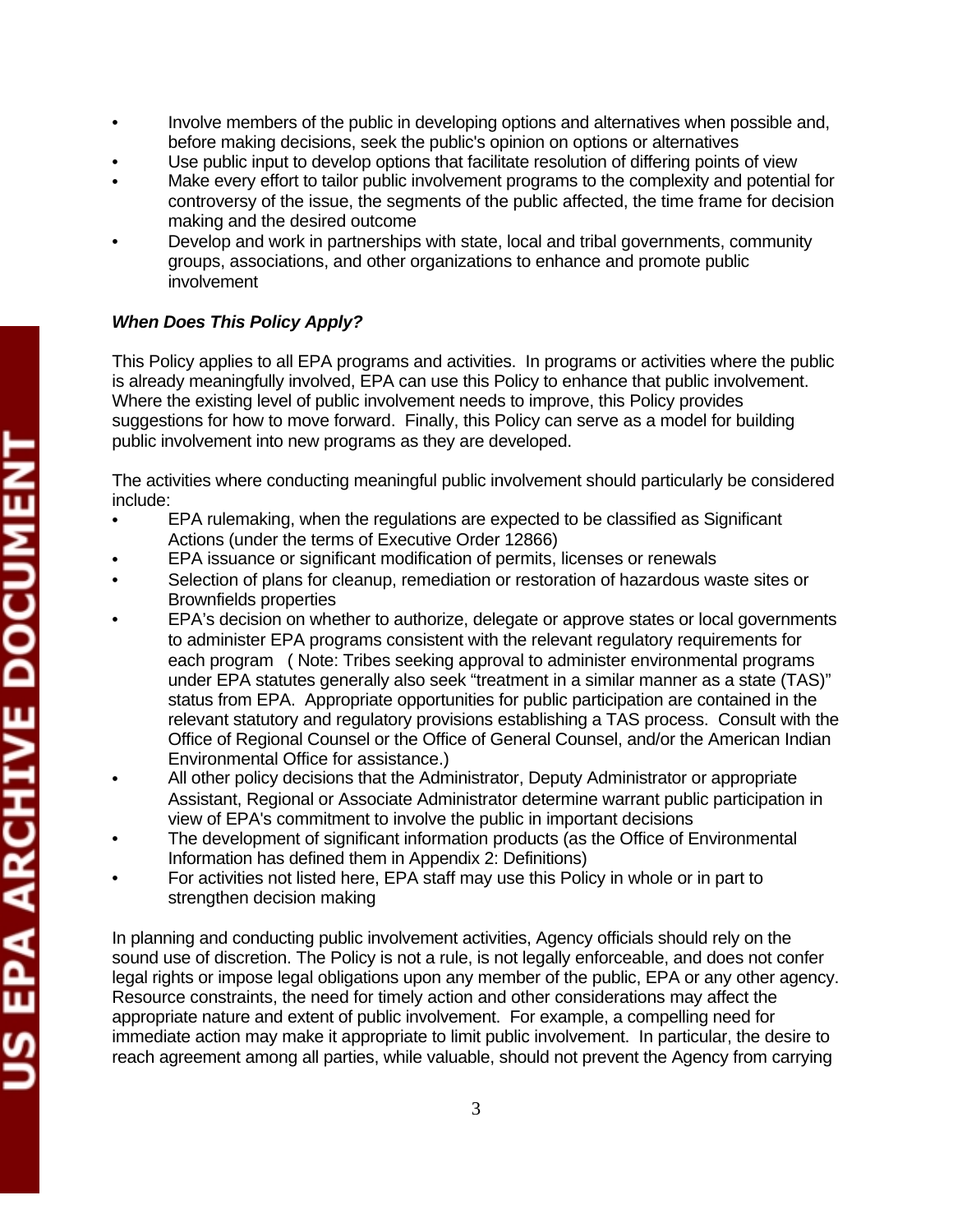out its responsibility to make decisions or take actions to preserve and protect the environment and public health.

Nevertheless, the Agency should approach all decision making with a bias in favor of significant and meaningful public involvement. Experience throughout government has shown that a lack of adequate participation or of effective means for participation can result in decisions that do not appropriately consider the interests or needs of those that will be most affected by them. Furthermore, early involvement can ultimately reduce delay, by avoiding time-consuming review, public debate or litigation. Finally, decisions based on meaningful public involvement are likely to be better in substance and stand the test of time, avoiding the need to reopen controversial issues.

#### *Does This Policy Affect Authorized***,** *Approved or Delegated Programs?*

EPA developed this Policy for EPA staff use, but it also may be useful to States, Tribes and local governments that implement federally delegated, authorized or approved programs. EPA encourages these entities to adopt similar public involvement policies if they have not already done so. EPA intends to discuss the effectiveness of their public involvement activities during periodic meetings with States, Tribes and local governments, and will obtain their input about ways to improve EPA's activities. EPA will not use whether a State, Tribe or local government has adopted EPA's Public Involvement Policy as a criterion for the authorization, approval or delegation of programs or the award of grants. In general, recipients may use grants for continuing environmental programs and Performance Partnership Grants to fund public involvement activities to the extent that costs are allowable under OMB Circular A-87 and applicable EPA regulations. (Note: Some statutory or regulatory provisions require compliance with certain public participation requirements before EPA may approve a grant. *See* 40 CFR 25.11 and 25.12.) The grant applicant may comply with such requirements without adopting EPA's Policy.

#### *What are the Roles of States, Tribes and Local Governments?*

State agencies, Tribes and some local governments have unique roles regarding EPA's programs and decisions:

1. State agencies, Tribes and some local governments may be co-regulators with EPA. In some cases, they implement authorized, approved or delegated Federal programs. In other cases, they run independent, but closely-related programs. In both cases they work closely with EPA as regulatory partners, and EPA will consult them as appropriate when implementing this Policy. In addition, they may have expertise that can be valuable to EPA in designing public involvement activities.

2. State agencies, Tribes and local governments also may be regulated parties when they undertake activities that are subject to Federal laws and regulations. As regulated parties, they are also members of the community of regulated stakeholders, and would benefit from the application of the Policy like other regulated parties.

3. Whether they are partners helping EPA implement a program or members of the regulated community affected by EPA regulations, state agencies, Tribes, and regional and local governments often play an active role in making recommendations on policies, rules, plans and recommendations under development, and providing input on EPA's decisions.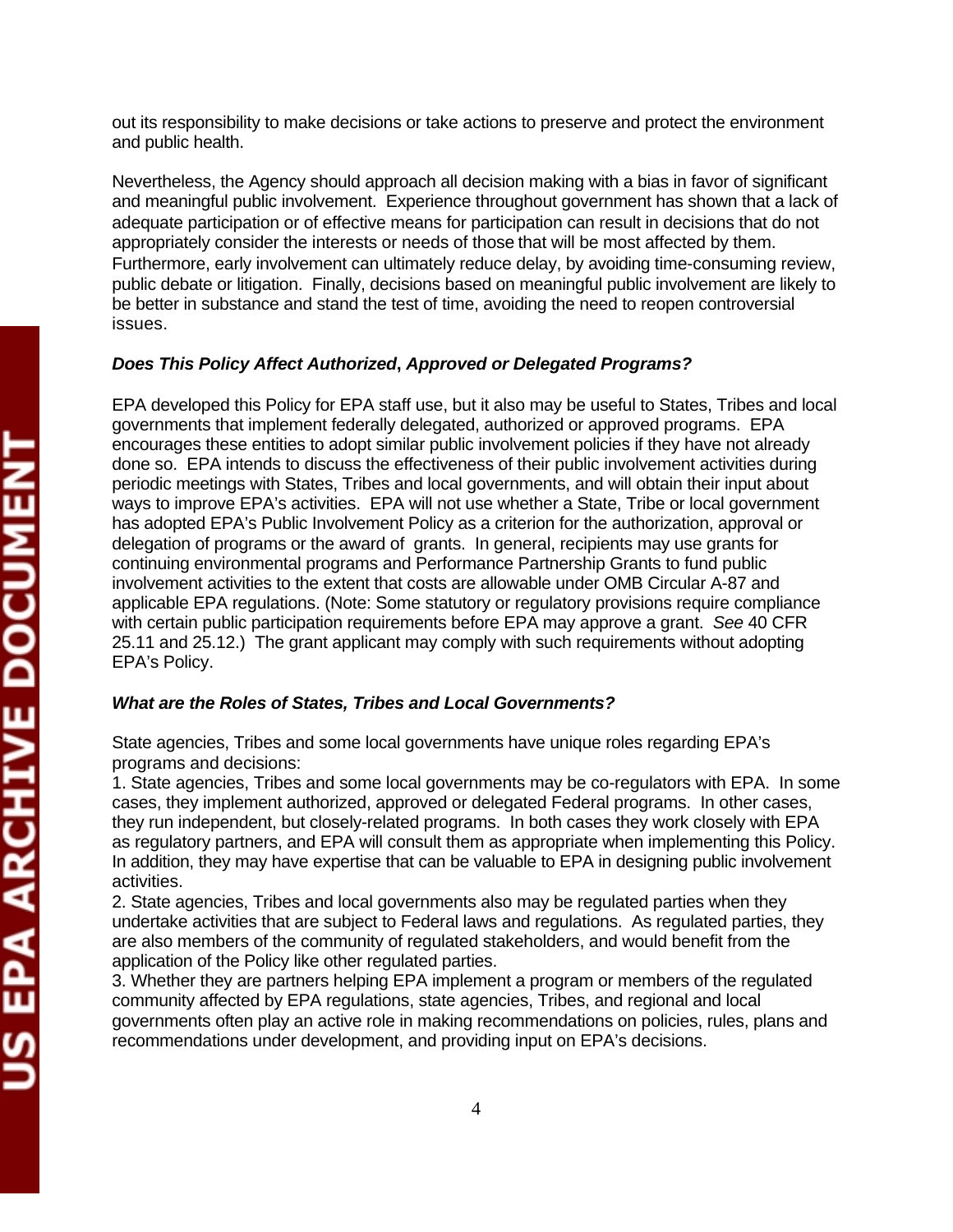The role of Tribes is unique in another way. Each federally-recognized Tribal government is a sovereign entity that has an individual government-to-government relationship with the federal government. EPA should coordinate and consult meaningfully with Tribes to the greatest extent practicable for agency actions that may affect the tribes. This Policy complements EPA's efforts to consult with Tribes. *See* Executive Order 13175, Consultation and Coordination With Indian Tribal Governments November 6, 2000.

Consultation should be a meaningful and timely two-way exchange with Tribal officials that provides for the open sharing of information, the full expression of Tribal and EPA views, a commitment to consider Tribal views in decision making, and respect of Tribal self-government and sovereignty. The Agency should allow comment from Tribes early in the planning process and prior to making a decision. However, consultation does not imply that the Tribes or any other non-EPA entities that are consulted can stop an Agency action by withholding consent.

#### *How Does the Policy Relate to Environmental Justice?*

This Policy complements and is consistent with EPA's environmental justice efforts. "Environmental Justice" is the fair treatment of people of all races, cultures, and incomes, including minority and/or low-income communities and Tribes, with respect to the development, implementation, and enforcement of environmental laws and policies, and their meaningful involvement in the decision-making processes of the government. Environmental justice is achieved when everyone, regardless of race, culture or income, enjoys the same degree of protection from environmental and health hazards and equal access to the decision-making process to have a healthy environment in which to live, learn and work. This includes ensuring greater public participation in the Agency's development and implementation of its regulations and policies. (Memorandum from EPA Administrator Christine Todd Whitman, dated August 9, 2001, "EPA's Commitment to Environmental Justice.") (*See* also, Executive Order 12898, "Federal Actions to Address Environmental Justice in Minority Populations and Low-Income Populations, dated February 11, 1994.) Thus, ensuring meaningful public involvement advances the goals of environmental justice.

#### **EPA's Seven Basic Steps for Effective Public Involvement**

The EPA should ensure that it conducts meaningful public involvement activities and implements all public involvement provisions required by statute.

There are seven basic steps to consider when planning for public involvement. Agency officials should exercise judgment and carefully consider the particular circumstances of each situation in determining how to carry out those steps. Agency staff and managers should strive to provide the most meaningful public involvement opportunities appropriate to each situation. Agency officials should consider the issues, locations, potential environmental and human health consequences of the activities, potential for controversy, specific needs of the public and the Agency, and other circumstances when designing public involvement processes. For instance, enhanced opportunities for public involvement should be created for those situations in which there is the potential for greater environmental or human health consequences or controversy. It is important to note that the Agency needs to set priorities for its use of resources, and that budgetary constraints may affect the implementation of any of these elements.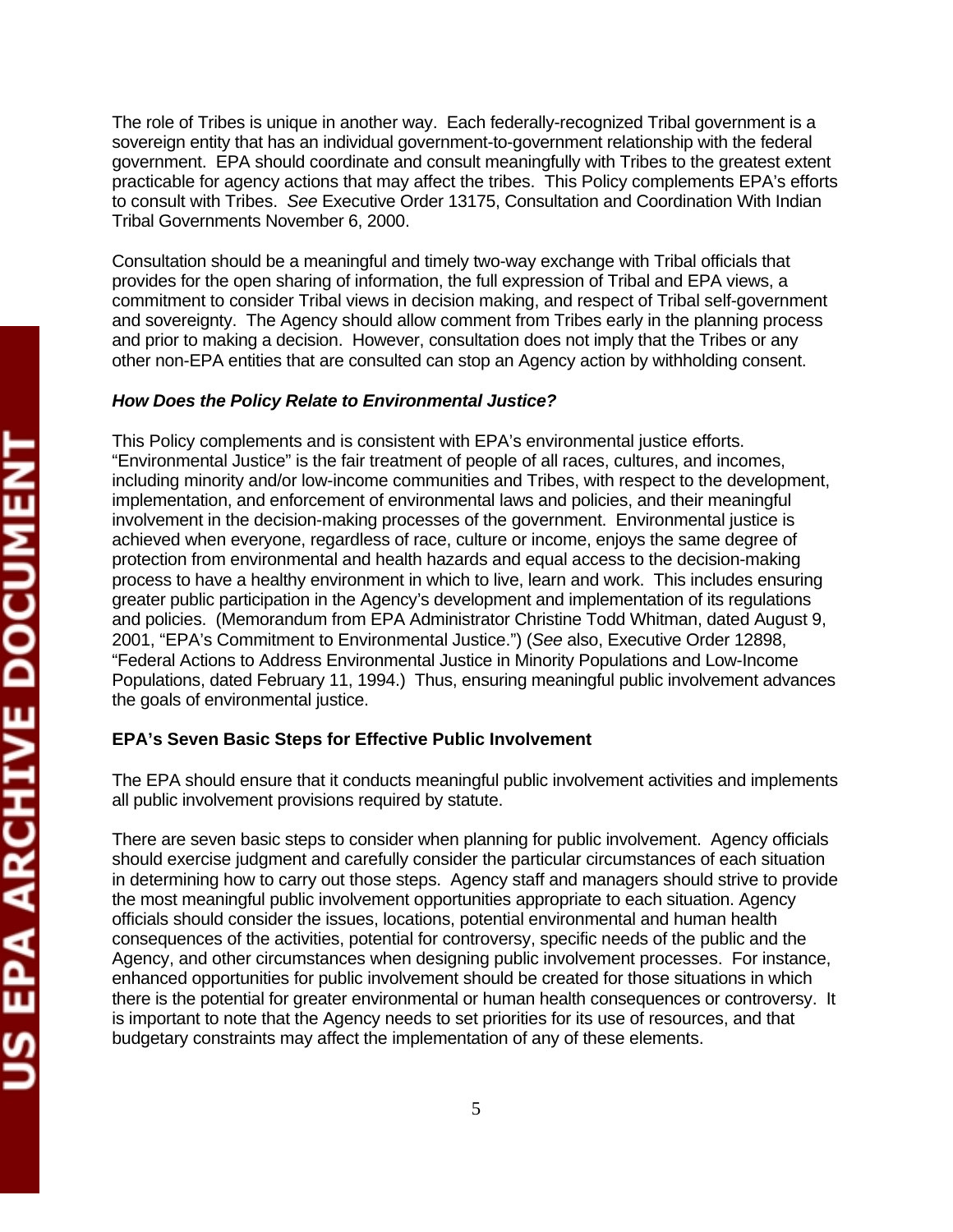The seven basic steps for effective public involvement in any decision or activity are:

- 1. Plan and budget for public involvement activities
- 2. Identify the interested and affected public
- 3. Consider providing technical or financial assistance to the public to facilitate involvement
- 4. Provide information and outreach to the public
- 5. Conduct public consultation and involvement activities
- 6. Review and use input and provide feedback to the public
- 7. Evaluate public involvement activities

The recommended goals, actions and methods for each of these steps are described in Appendix 1, Guidance for Implementing Public Involvement at EPA, at http://www.epa.gov/publicinvolvement/policy2003/guidance.pdf.

#### *Who is Responsible for Managing the Application of this Policy?*

Under the overall direction of the Administrator, and consistent with this policy, Assistant, Regional and Associate Administrators are responsible for ensuring that their managers and staff encourage and facilitate public involvement in programs and activities. Public involvement should be an integral part of any Agency program. Moreover, the Agency should strive to achieve public involvement that is commensurate with the potential impact of the activity. The Assistant, Regional or Associate Administrators should make certain that concerns about the adequacy of public involvement are heard and, where necessary, acted upon as resources allow. Managers should encourage and facilitate the proper training, support and counseling of staff, and, recognizing overall budgetary constraints, should plan for and provide adequate funding for training or other needs in their specific budgets. (*See* more detailed responsibilities section in Appendix 1 at http://www.epa.gov/publicinvolvement/policy2003/guidance.pdf.)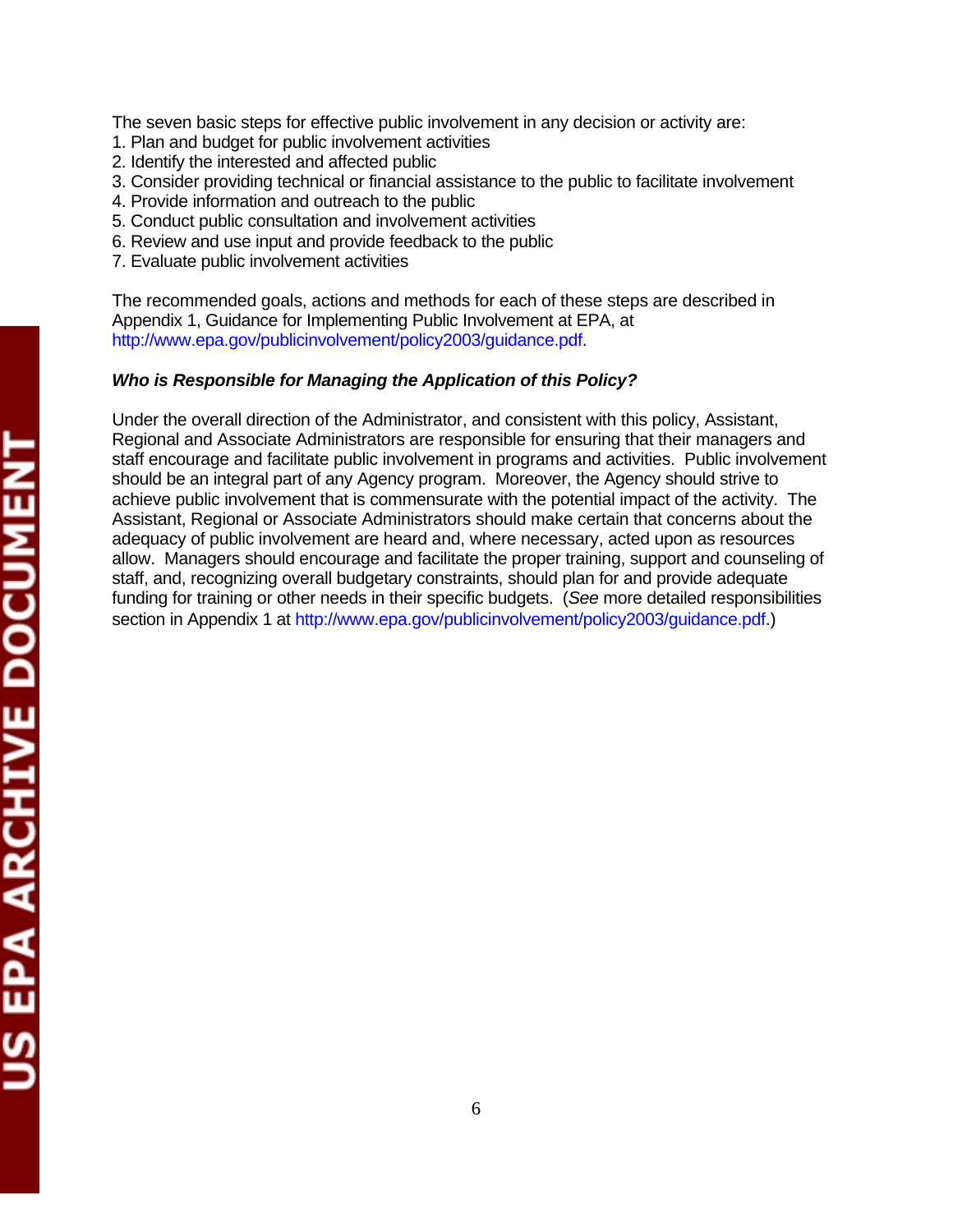## **Appendix 1 - Guidance for Implementing Public Involvement at EPA**

This guidance is to help EPA staff and managers in implementing the seven basic steps for effective public involvement outlined in the Agency's Public Involvement Policy.

1. Plan and budget for public involvement activities. Goal: To facilitate effective public involvement processes through advance planning, early notice to stakeholders, adequate time and resources, and evaluation.

a. **Actions**: When preparing budget and planning documents for regulatory and nonregulatory programs, Agency officials should provide: resources and staff time dedicated to public involvement activities; time for conducting and evaluating public involvement activities; and staff and resources to provide technical assistance to the involved public where appropriate (*See* the Policy's Step 3, "Consider providing technical or financial assistance to the public"). These activities may be included in planning documents such as regulatory development plans, analytic blueprints, program plans or EPA's plans for complying with the Government Performance and Results Act. Budget documents should include resources for public involvement separate from and in addition to funds required to comply with statutes and executive orders that require public involvement, such as the Unfunded Mandates Reform Act, the Regulatory Flexibility Act, Executive Order 13132 (Federalism), and Executive Order 13175 (Consultation and Coordination with Indian Tribal Governments). In addition, any planned activities should comply with the Paperwork Reduction Act (PRA) and the Federal Advisory Committee Act (FACA), as necessary. EPA staff should consult with the Office of General Counsel (OGC) or the Office of Regional Counsel (ORC) for information on these statutes.

Agency officials should include the following in such planning documents, as appropriate:

- Key decisions subject to public involvement, with their significant intermediate decision making points (for example, identifying issues, developing options, assessing impacts, evaluating and choosing options)
- Staff and budget for public involvement
- Objectives of public involvement in the project or decision, and the appropriate level of public involvement (For example, does the issue warrant information dissemination, interactive consultation or more collaborative approaches?)
- Segments of the public targeted for involvement and plans for identifying organizations and individuals, [Note: Plans involving collecting information from more than nine nonfederal parties may be subject to the PRA, which ensures that federal agencies' efforts to collect information do not unnecessarily burden the public. For advice on whether the PRA applies, staff should consult with the OGC as well as the Collection Strategies Division of the Office of Environmental Information, or their website http://intranet.epa.gov/icrintra]
- Opportunities that help participants gain an adequate understanding of relevant scientific, financial and technical information relevant to the decision
- Proposed schedule for public involvement activities that is consistent with the timing of the decision process
- Mechanisms to apply the seven basic steps -- Planning and Budgeting, Identification, Providing Assistance, Information and Outreach, Public Consultation and Involvement,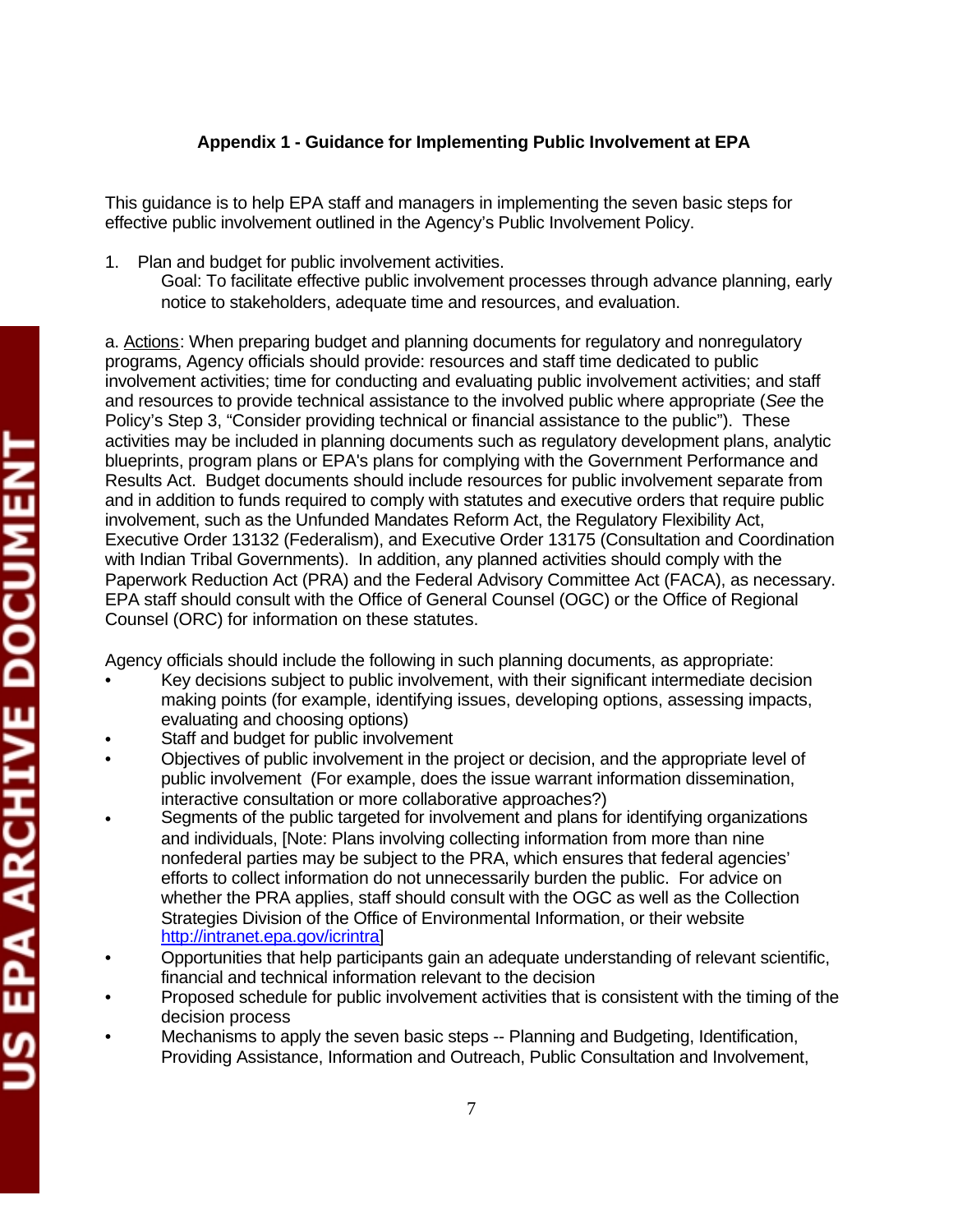Review and Feedback, and Evaluation -- set out above -- consistent with the proposed schedule

• Measures or methods to evaluate the effectiveness of public involvement

When identified in an approved grant work plan, grant funds may be used, subject to any statutory or regulatory limitations, to support reasonable costs of public involvement incurred by assisted agencies or organizations, including advisory group expenses.

2. Identify the interested and affected public.

Goal: To identify groups or members of the public who may have expressed an interest in or who by the nature of their location, purposes or activities, may be affected by an upcoming EPA activity or action.

a. Actions: For each program, activity or project EPA should develop a contact list, and add to the list those members of the public who request they be added. EPA should update each list frequently and strive to ensure lists include the full range of interested and affected parties. Lists will be most useful if subdivided by category of interest or geographic area. The nature and intensity of the involvement activities will drive the frequency of updating. EPA should use the contact lists to send announcements of involvement opportunities: notices of meetings, hearings, field trips, and other events; notices of available information, reports and documents; and to identify members of the public who may be considered for advisory group membership and other activities.

b. Methods: Staff can construct these lists of contacts using various methods, including, but not limited to the following:

- Participating in workshops, community meetings, public events, etc. to share information with potentially interested groups and individuals, and enable them to request additional information on the particular program, activity or project
- Providing a mailing list sign-up sheet at workshops, community meetings, public events, etc. (The sign-up sheet should include a prominent notice at the top of each page informing those who sign it of how the list will be used. Potential signers should be asked to specify whether they agree to allow the Agency to use their name and address for mailings regarding only a specific topic or for a wider variety of Agency issues.)
- Sharing mailing lists between different EPA program and regional offices if the individuals on the lists have provided the Agency permission to use their names and addresses for mailings on a wide range of EPA-related topics
- C Encouraging external organizations and agencies to publicize EPA activities
- Using questionnaires or surveys to find out levels of awareness and the need for tailored public education and outreach [Note: *see* section 1 above on the Paperwork Reduction **Actl**
- Including an EPA point of contact on EPA documents (fact sheets, public notices, sign-up sheets at meetings, etc.) so individuals may ask to be placed on lists
- Soliciting interest through notices in the Federal Register; trade and trade association publications; local print, radio, cable and television outlets; not-for-profit secular and religious publications; or through the Internet or other electronic means
- Asking those who attend events what, if any, interests are missing
- Using other comprehensive or creative means that consider the community structure, languages spoken, local communications preferences and the locations (such as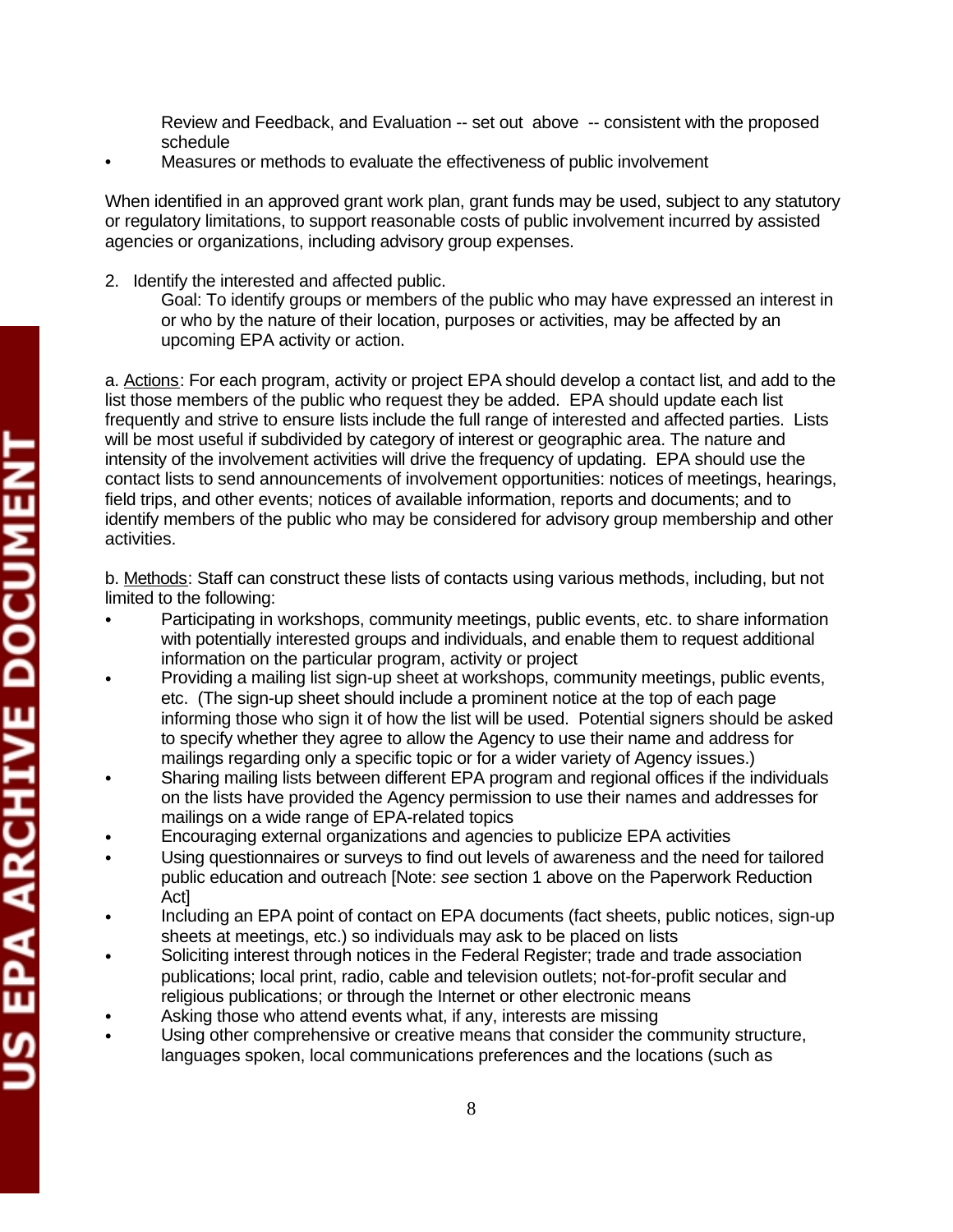libraries, churches, schools and other centers) where the community regularly congregates

EPA recognizes that efforts to assemble mailing lists can raise privacy concerns. The Agency is committed to protecting the privacy of individuals. Thus, it is Agency policy not ask individuals for their names and addresses for creating new mailing lists without explicit permission from those individuals or to use names and addresses collected for disseminating information about one specific topic for any unrelated purpose unless the individuals on the mailing list grant permission to do so.

EPA mailing lists should be organized by subject matter, program or other topic. EPA should not combine mailing lists to create profiles of specific individuals.

- 3. Consider providing technical or financial assistance to the public to facilitate involvement. Goals:
	- To improve public involvement opportunities through providing technical or financial assistance, when available and appropriate, to stakeholders, small local governments and members of the public.
	- To use such assistance to help build capacity to understand complex technical issues and enable people to participate substantively in EPA's decision-making processes.

a. Actions: EPA recognizes that many of its actions involve highly technical, complex issues. An understanding of the underlying science is a basic requirement for meaningful public involvement in the Agency's decision-making processes, but can require substantial commitments of time for study, research, analysis and discussion by the public. It is important for EPA to provide a sound understanding of the issues and options it is considering; EPA staff efforts and access to EPA materials often are sufficient. It is also important for the Agency to identify those situations where members of the affected public may not have the requisite knowledge or resources to participate directly or obtain expertise to engage in meaningful involvement. In such situations EPA may have the authority to take special measures such as providing technical or financial assistance to facilitate effective participation.

When such assistance is needed and available, EPA should announce its availability as early in the process as possible, and clearly describe the process and timing for accessing it.

b. Methods: There are numerous ways to assist members of the public and small local governments who lack the ability to participate in an effective or timely manner in Agency public consultation or involvement activities. The Agency can provide assistance through services that the interested public can use. Knowledgeable staff can help to determine which methods are most appropriate to the situation and meet applicable legal requirements. Methods may include:

- Access to Agency experts or contractors to obtain information and analyses as resources allow
- Access to technical personnel through grants to universities (for example, the Superfund Program's Technical Outreach Services to Communities project has provided independent university-based scientific and engineering expertise to 115 communities dealing with hazardous substance contamination questions)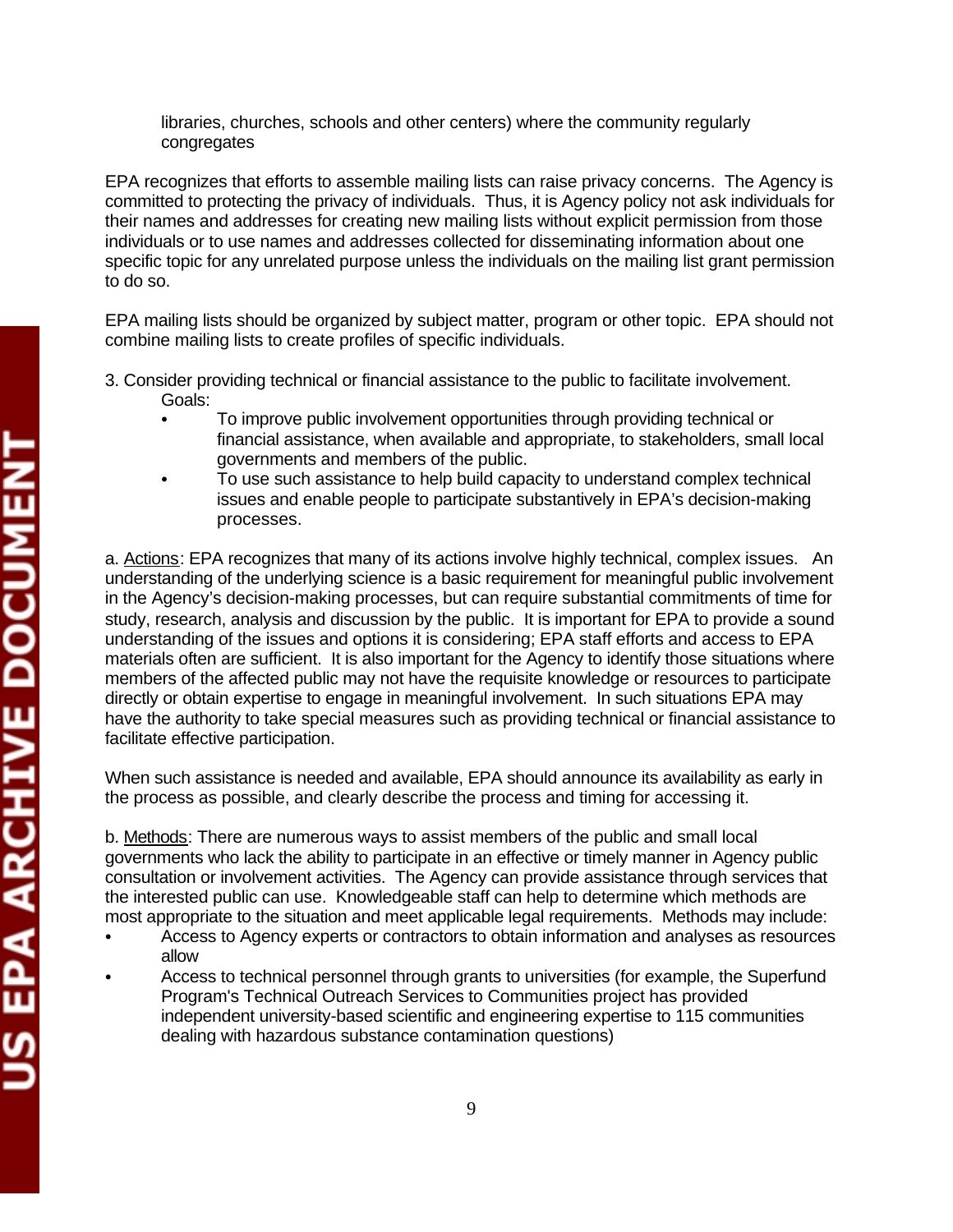- C Technical Assistance Grants (TAGs) under Section 117 of Comprehensive Environmental Response, Compensation and Liability Act (CERCLA) awarded to groups of individuals who may be affected by a release or a threatened release at Superfund sites to obtain assistance in interpreting and disseminating data and information related to site activities
- C Task-specific technical assistance to help stakeholders address issues either in project negotiation or implementation phases of regulatory flexibility projects
- C Collection and dissemination of information on outside sources of funding or technical assistance
- C Collaboration with nongovernmental organizations and other information brokers
- Provision of surplussed computer equipment to parties who need access to the Internet, following Agency requirements for this activity (under EPA's policy in response to Executive Order 12999 - Educational Technology Ensuring Opportunity for all Children in the Next Century that directs special attention be given to schools and nonprofit organizations, including community based educational organizations located in minority, low-income and underserved communities)

In some limited circumstances, direct financial assistance may be available for EPA partners, outside organizations and stakeholders. For example, depending on annual budget authorizations, and when EPA managers deem appropriate and essential for achieving program goals, EPA may sometimes have authority to provide funds to small local governments, outside organizations and stakeholders for public involvement activities associated with rules under development. In addition EPA should, in limited situations, consider providing financial support to stakeholders such as:

- Travel and per diem for stakeholders to provide information and advice directly to Agency officials
- C Compensation for meeting time spent as a member of a Federal Advisory Committee

However, funds for such purposes are generally very limited. When EPA does provide funding, the primary purpose must be consistent with the Federal Grant and Cooperative Agreement Act, and one or more of EPA's statutes must provide appropriate authority for the funded activities.

c. Considerations for funding public involvement: Applicable statutes and regulations generally specify criteria for providing financial assistance. Agency staff should also consider:

- Whether the proposed activity is allowable under applicable statutory authority
- The adequacy of the representation of involved interests
- The adequacy of the applicant's resources in relation to ability to participate
- The applicant's qualifications to accomplish the work
- The involvement of those with a direct stake in the local community in the activity
- The ability of the activity to further public involvement objectives and benefit the public

In general, the Agency should make special efforts to provide assistance to groups that may have fewer opportunities or insufficient resources to participate.

4. Provide information and outreach to the public.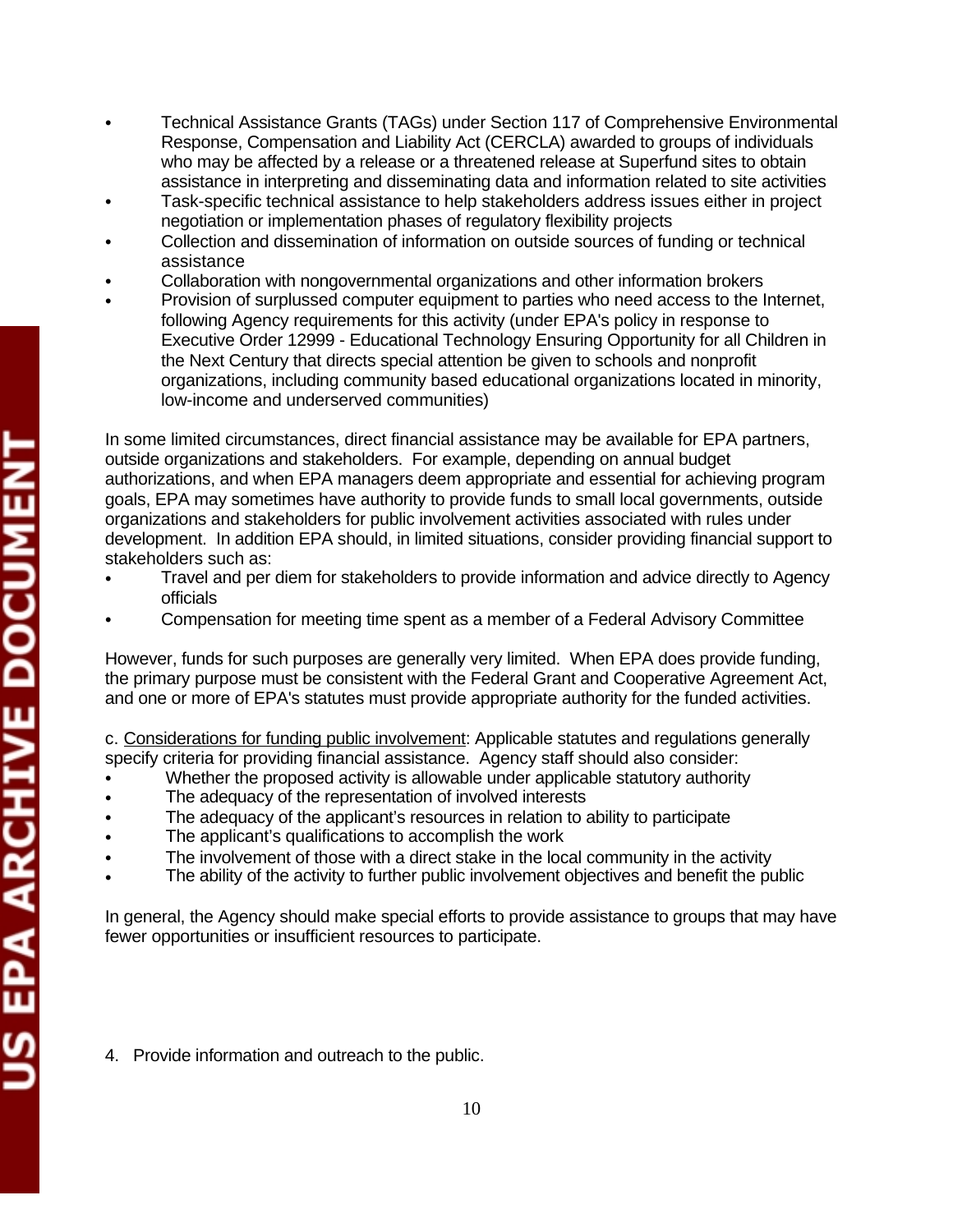Goals:

- To provide the public with access to accurate, understandable, pertinent and timely information to facilitate effective involvement in Agency decision-making processes
- To assist the public in understanding the reasons for Agency action, the legal framework for decision making and the significance of the related technical data so the public can provide meaningful comments.
- a. Actions: Whenever possible, Agency officials should:
- Provide the public with adequate and timely information concerning a forthcoming action or decision
- Provide policy, program, and technical information to the affected public and interested parties at the earliest practicable times, to enable those potentially affected or interested persons to make informed and constructive contributions to decision making
- Provide information at places easily accessible to interested and affected persons and organizations
- To the extent practicable, provide the public with integrated, on-line, user-friendly access to health and environmental data and information and to the extent practicable, enable communities, including minority, low-income and underserved populations, to have access to relevant data and information
- To the extent practicable, develop information and educational programs so all levels of government and the public have an opportunity to become familiar with the issues, technical data and relevant science behind the issues
- Provide informational materials that clearly identify the role of the public in the specific decisions to be made
- Summarize complex technical materials for the public
- Write information and outreach documents in plain language the public will easily understand
- Write engineering and technical documents as clearly and concisely as possible
- C Consider whether EPA should provide documents in languages in addition to English to reach the affected public or interested parties, consistent with Executive Order 13166 on "Improving Access to Services for Persons with Limited English Proficiency," signed August 11, 2000
- To the extent possible, maintain ongoing communication and outreach with the interested and involved public on particular EPA activities through periodic newsletters, list serves or other means
- Use EPA's existing public involvement manuals, which contain helpful advice for involving the public in specific EPA programs. (*See* these manuals at http://www.epa.gov/publicinvolvement/involvework.htm#manuals.)

b. Methods: Information and outreach programs require the use of appropriate communication tools, and should be tailored to accommodate the public's familiarity with the subject and means of access.

The following, among many other approaches, may be used:

Publications, fact sheets, technical summaries, bibliographies, resource guides, relevant supporting documents and other printed and electronic materials. (These materials may be made available through the mail, on the EPA web site, and at information repositories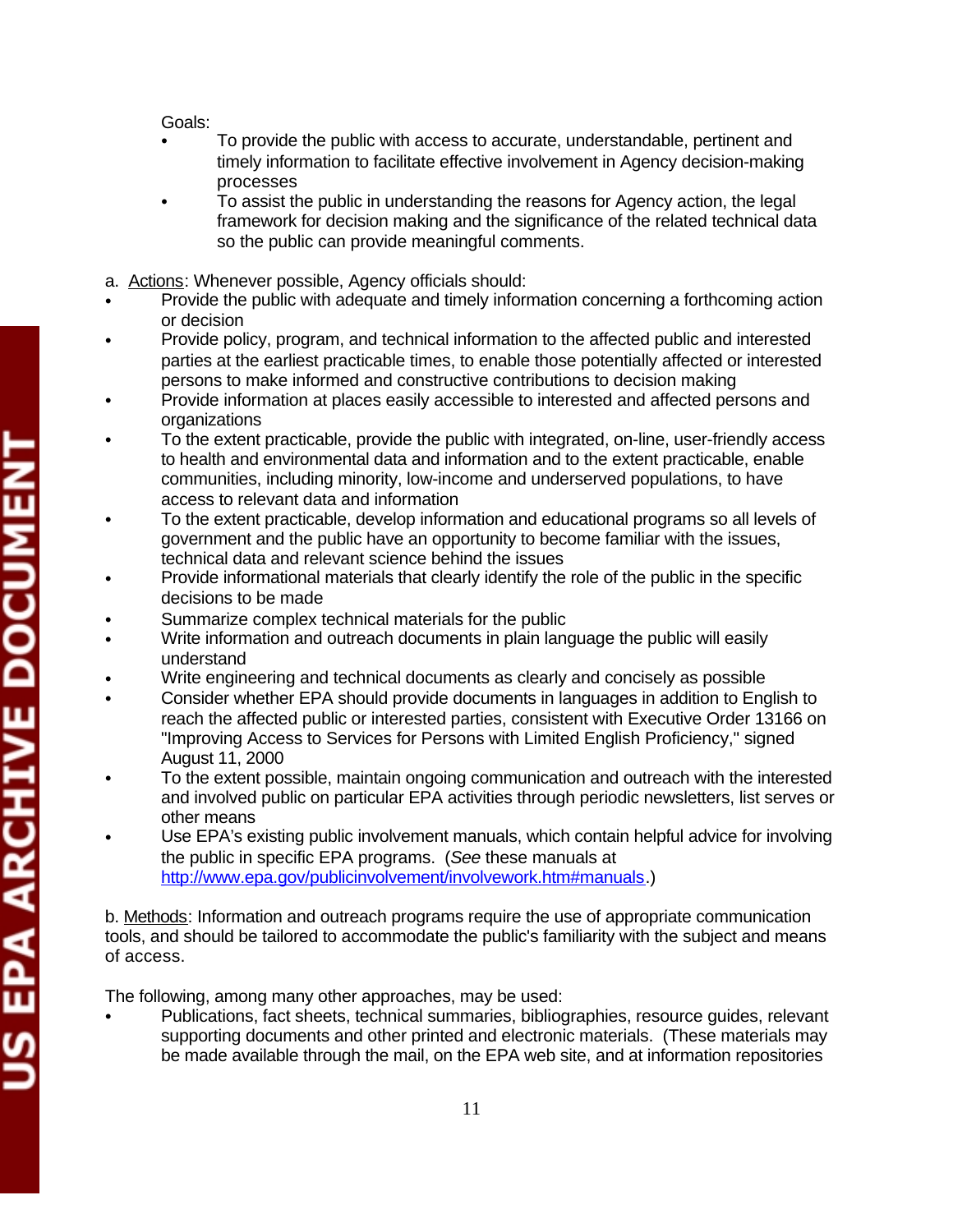such as EPA regional and field offices, federal depository libraries and local public libraries, and state/tribal/local agencies.)

- Videos and CD ROMs
- C Questionnaires, surveys, and interviews [Note: subject to the Paperwork Reduction Act, *see* Step 1 above]
- Public service announcements, articles and news releases through local newspapers, radio, and other media sources that reach the interested and affected public
- Educational publications, programs or activities
- Electronic communications such as Web pages, chat rooms, on-line dialogues, and list serves (Agency officials wishing to use web pages, on-line dialogues, and chat rooms should obtain approval from EPA management and consult with their information security officer.)
- Participation in conferences, workshops, meetings, community dialogues or local study groups
- Telephone communications such as hotlines, clearinghouses and toll-free comment lines
- Video conferences and satellite downlinks
- Participation at public events, such as fairs and festivals
- Tours of relevant sites and facilities

c. Content. Examples of outreach materials may include but are not limited to:

- Background information (for example, statutory basis, rationale, specific goal(s) of involvement activities or the triggering event of the action)
- A timetable of proposed actions
- Summaries of lengthy documents or technical material, if relevant
- An outline of issues and the interests that they may affect
- Alternative courses of action or tentative determinations the Agency may have made
- Information on whether an Environmental Impact Statement or Environmental Assessment is or will be, available
- Specific encouragement to stimulate active involvement by the public, including describing the nature of its influence, roles, and potential impact on the decisions
- The name and contact information (address, e-mail address, telephone and telefax numbers) to reach EPA staff for further information
- Information on the social, economic and environmental consequences of proposed decisions and alternatives prepared in connection with the proposed decision
- C Technical evidence and research methodology explained in nontechnical language
- C If available, a list of sources of technical assistance, advice and self-help manuals or other publications that could be helpful to the public

Fact sheets, news releases, summaries, and similar publications in print and on the Internet may be used to provide notice of availability of materials and to facilitate public understanding of more complex documents, but should not be a substitute for public access to the complete documents. When practicable, EPA should provide information in formats and locations that match the public's needs. Some documents (e.g., confidential business information) are not available for public review. Before releasing privileged documents or for advice on whether a particular document is privileged, staff and managers should consult with the ORC or OGC.

d. Notification. Responsible officials should make parties on the contact list and the media aware of the outreach materials available. The public should have adequate time and opportunity to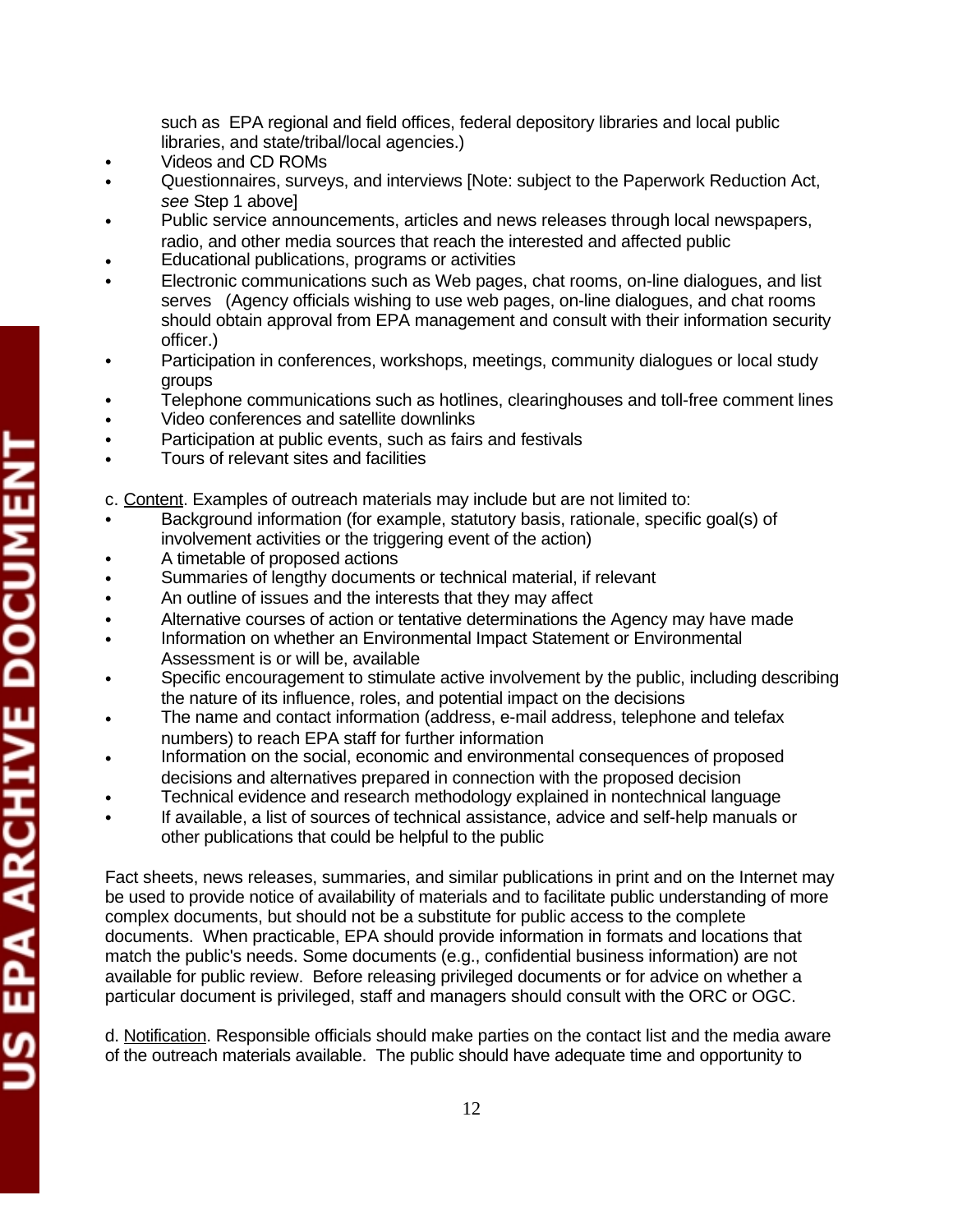receive and review the information before EPA conducts any additional public involvement activities. Notices should include information about the repository (address, hours of operation, etc.) or other information relating to access to all documents referred to in the notice, including the name of a contact person when appropriate.

e. Timing. To enable effective and meaningful public involvement, EPA should distribute outreach materials that make the public aware of the planned activity and that outline the issue(s) as early as such information is available. The more complex the issue and greater the potential for controversy or misunderstanding, the earlier the Agency should distribute the materials. When there is a formal public comment process, EPA should, whenever possible, notify stakeholders of the expected timing of that process to enable stakeholders to plan for participation and provide the most useful response. Furthermore, the comment period should not open until materials are available for the public to obtain and review. The Agency often makes EPA's materials available to the public by placing them in a public docket. Dockets are discussed in more detail below under "g. Repositories or dockets."

Statutes or rules often specify minimum public comment periods. Generally, the Agency should provide materials for public comment should as soon as they are available and should allow for at least 30 days for the public review and comment (or longer, as specified in program-specific requirements) or 45 days notice for public hearings.

Unless the applicable statute or regulation provides otherwise, the comment period for public review of unusually complex issues or lengthy documents generally should be no less than 60 days.

f. Fees for Copying: In responding to a request for records, the Agency will follow its regulations implementing the Freedom of Information Act ("FOIA") at 40 CFR Part 2. The Agency may waive the fees associated with a FOIA request, pursuant to the criteria listed at 40 CFR 2.107(l), if disclosure would contribute to public understanding of government operations and is not primarily in the commercial interest of the requester.

g. Repositories or Dockets: The Agency should provide one or more central collections of documents, reports, studies, plans, etc. relating to controversial issues or significant decisions in a location or locations convenient to the public. Suitable locations will depend on the nature of the action. For national rules a single central docket is generally appropriate, but local repositories may be preferable when decisions relate to individual facilities or sites. RCRA regulations authorize EPA to require hazardous waste treatment, storage or disposal facilities to set up and maintain a repository of information related to the RCRA site. (40 CFR §124.33) In all other instances, for actions at local facilities or sites, Agency officials should work with community representatives and the facility to determine the most accessible repository site(s) within the community. When choosing the site for a document repository, Agency officials should consider accessibility, travel time, parking, transit, and availability during off-work hours. Copying facilities should be available at repositories. Agency officials are encouraged to determine the accessibility to the interested public and feasibility of electronic repositories that take advantage of the Internet to reach directly into homes, libraries and other facilities throughout a community and across the nation. If the public has reasonably convenient, well-advertised electronic repositories, this can achieve significantly enhanced accessibility at a very modest cost.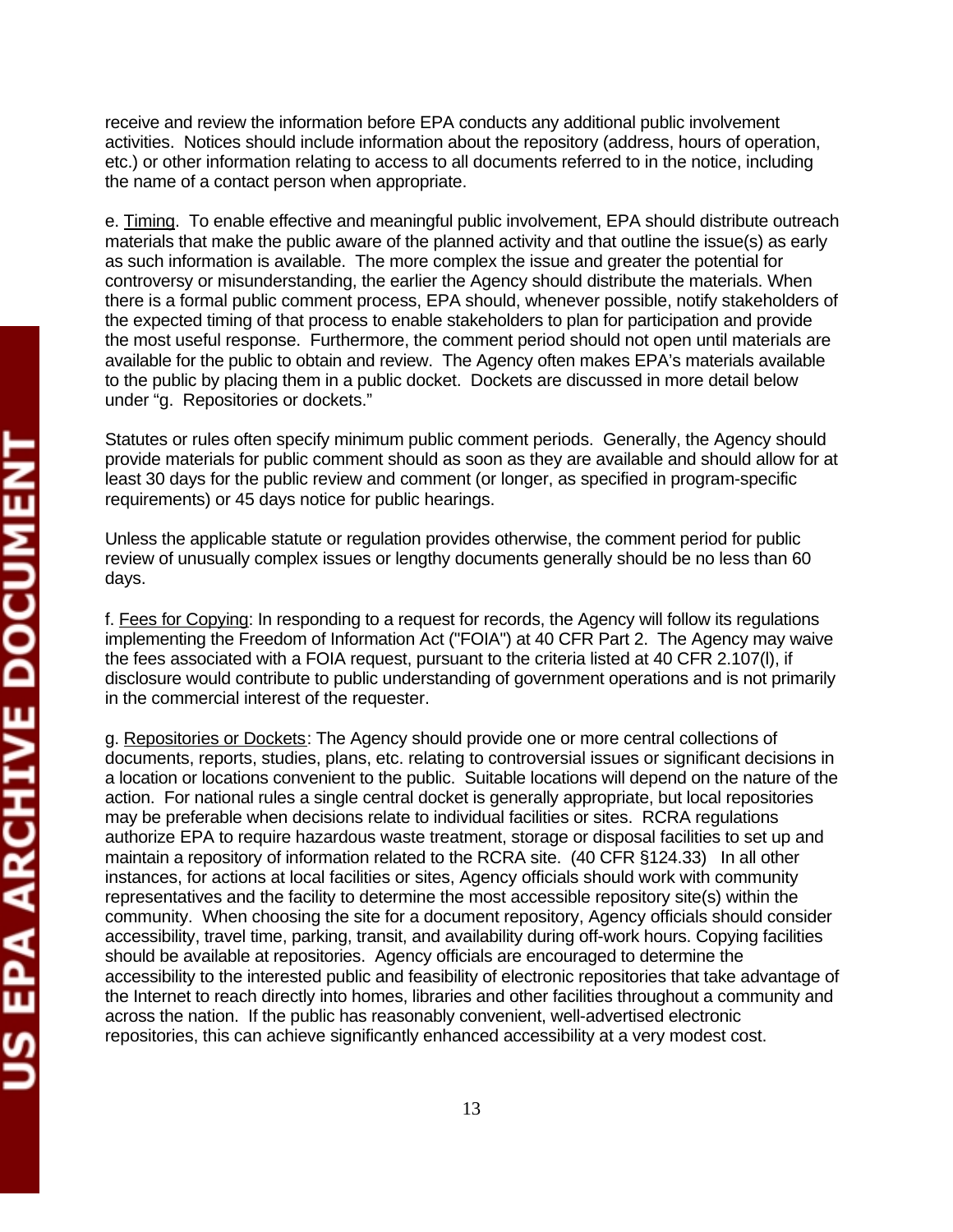At EPA, dockets serve as the repository for the collection of documents or information related to a particular agency action or activity. The docket generally consists of the documents specifically referenced in the related Federal Register document, any public comments received, and other information used by decision-makers or otherwise related to the Agency action or activity. Agencies most commonly use dockets for regulatory actions, but may also use dockets for various other nonrulemaking activities, such as Federal Register documents seeking public comments on draft guidance, policy statements, information collection requests under the Paperwork Reduction Act, and other nonrule activities.

EPA's EDOCKET is an online public docket and comment system initially designed to expand public access to documents in EPA's major program dockets, eventually to include the other EPA dockets. EDOCKET allows the public to search available dockets online, submit or view public comments, access the index listing of the contents of the docket, and to access, download and print those documents in the docket that are available electronically.

In August of 2002, EPA consolidated several of the Headquarters paper docket facilities into one, the EPA Docket Center. Through this Docket Center, EPA has improved the docket's internal workflow processes and has enhanced customer service and public access to information. This central facility for most EPA Headquarters dockets also offers the public both convenience and efficiency, enabling citizens to access multiple program dockets and conduct cross-docket searches from one location. The EPA Docket Center features a Public Reading Room with the following services: computers for the public to access EDOCKET, scanners, copiers, telephone lines and faxes. For more information about the EPA Docket Center or EPA's EDOCKET, go to http://www.epa.gov/epahome/dockets.htm.

- 5. Conduct public consultation and involvement activities.
	- Goals:
		- To understand the interests and needs of the affected public.
		- To provide for the exchange of information and views and open exploration of issues, alternatives and consequences between interested and affected members of the public and officials responsible for the forthcoming action or decision.

a. Actions: Agency officials should:

- Identify and select public consultation or involvement processes appropriate for the scope of the decision and the time and resources available
- When possible, consult or involve the affected public to ensure the approaches selected consider and, if appropriate, accommodate the potentially affected parties' needs, preferences, schedules and resources, as well as the Agency's needs
- Notify the public of potential consultation and involvement activities early enough to ensure the public has adequate time to obtain and evaluate information; consult experts, and formulate and express their opinions, options, and suggestions prior to Agency action
- For site-specific activities, start public involvement efforts early in the action and continue them, as appropriate, until completion of all work
- Conduct public consultation and involvement activities at times and places that, to the maximum extent feasible, facilitate attendance or involvement by the affected public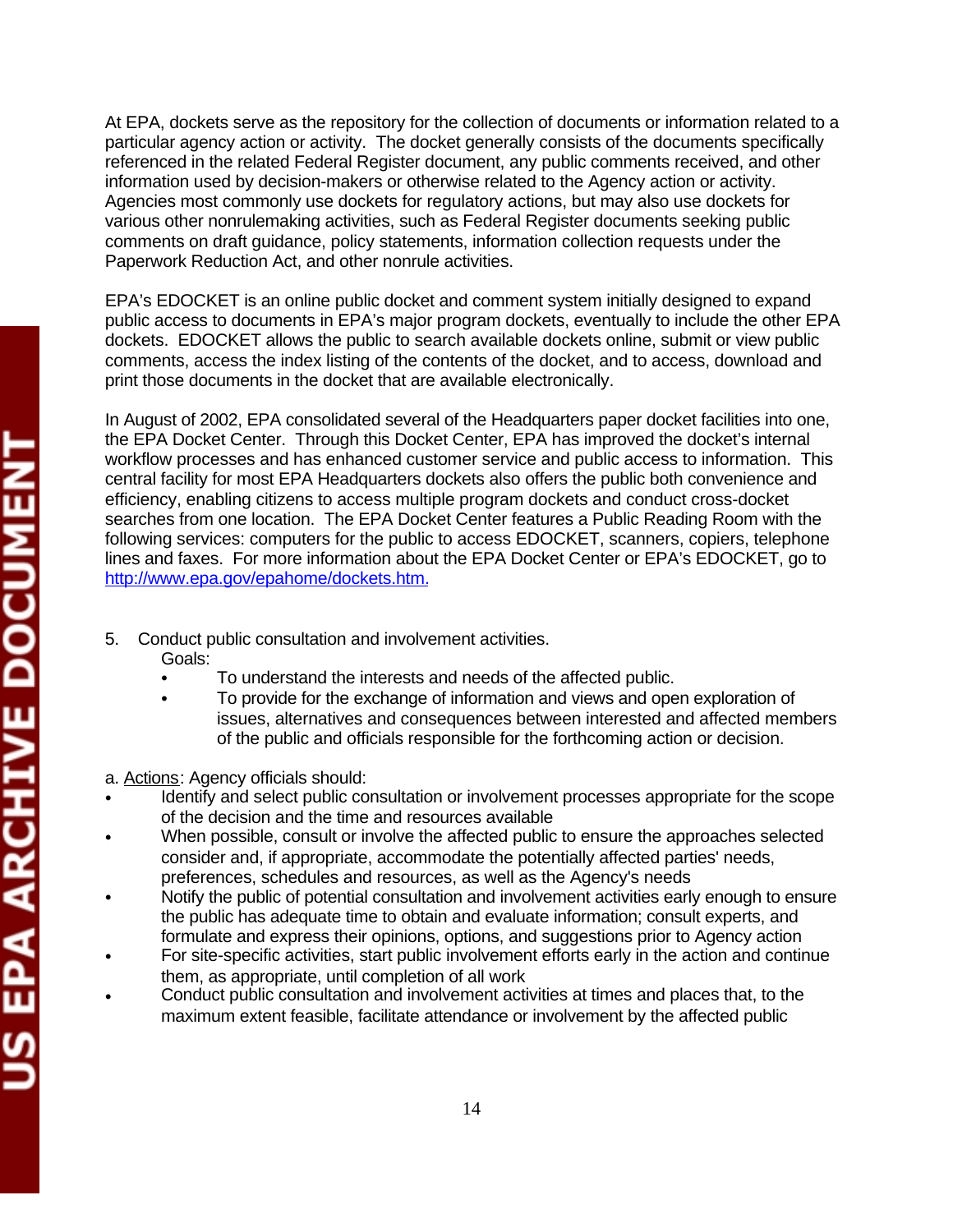- C Whenever possible, consider whether public meetings concerning local facilities or sites should be held during non-work hours, such as evenings or weekends, and at locations accessible via public transportation
- Provide guidance, resources, training, and professional assistance to Agency staff and interested delegated program partners, when feasible, to assist them in conducting or participating in public consultation and involvement activities in an effective and credible manner (This includes providing the technical, scientific, and background information in a manner that allows the involved public to understand the relevant science for the issues under discussion.)
- C Consider the appropriate use of third parties (neutral facilitators or mediators) in the development and implementation of programs, projects and activities
- Be knowledgeable of and comply with provisions of open meetings laws and regulations, such as the Federal Advisory Committee Act, as well as all information gathering requirements, such as the Paperwork Reduction Act
- Be knowledgeable of and comply with provisions of the Rehabilitation Act regarding appropriate accommodations for individuals who need special assistance in attending public hearings, meetings or other events

b. Methods: Consultation and involvement processes may take a variety of forms, depending on the issues to be addressed, the timing of the decision-making action, and the needs and resources of the interested and affected public. In all cases EPA should work to maximize the use of existing institutional resources as vehicles for consultation and involvement processes. The more than twenty EPA Federal Advisory Committees are such an institutional resource. EPA established each of them to provide advice on a different aspect of environmental policy or management. These committees are part of the Executive Branch decision-making process and include members who are scientists, public health officials, businessmen, private citizens, and officials at all levels of government. Approximately 1,400 citizens sit on FACA committees, bringing a variety of perspectives and expertise to the environmental consensus building process.

EPA staff can use a wide variety of public involvement methods. Step 4, "Provide information and outreach to the public," addresses predominantly one-way communications from EPA to the public. More direct involvement activities range from information exchange, in which EPA and the public share views, to more collaborative methods that result in stakeholder-defined recommendations or agreements. When starting public involvement for a particular decision, EPA staff should consider using a variety of methods within these broad categories as well as using combinations of outreach, information exchange and collaboration to more effectively involve the public in the decision-making process. Using a collaborative recommendation or agreement process or reaching consensus with the involved public is not required, necessary or practical in all decision-making processes.

General descriptions of public involvement methods follow, including their purposes, common examples, and key actions. The following list of public involvement methods is not exhaustive. Its variety demonstrates the need for program officials to be flexible and to obtain information that enables them to choose the appropriate techniques for each situation. EPA staff also should review the Agency's detailed public involvement manuals and guides when planning public involvement activities. (*See* Addendum 1 for a list of key resources.)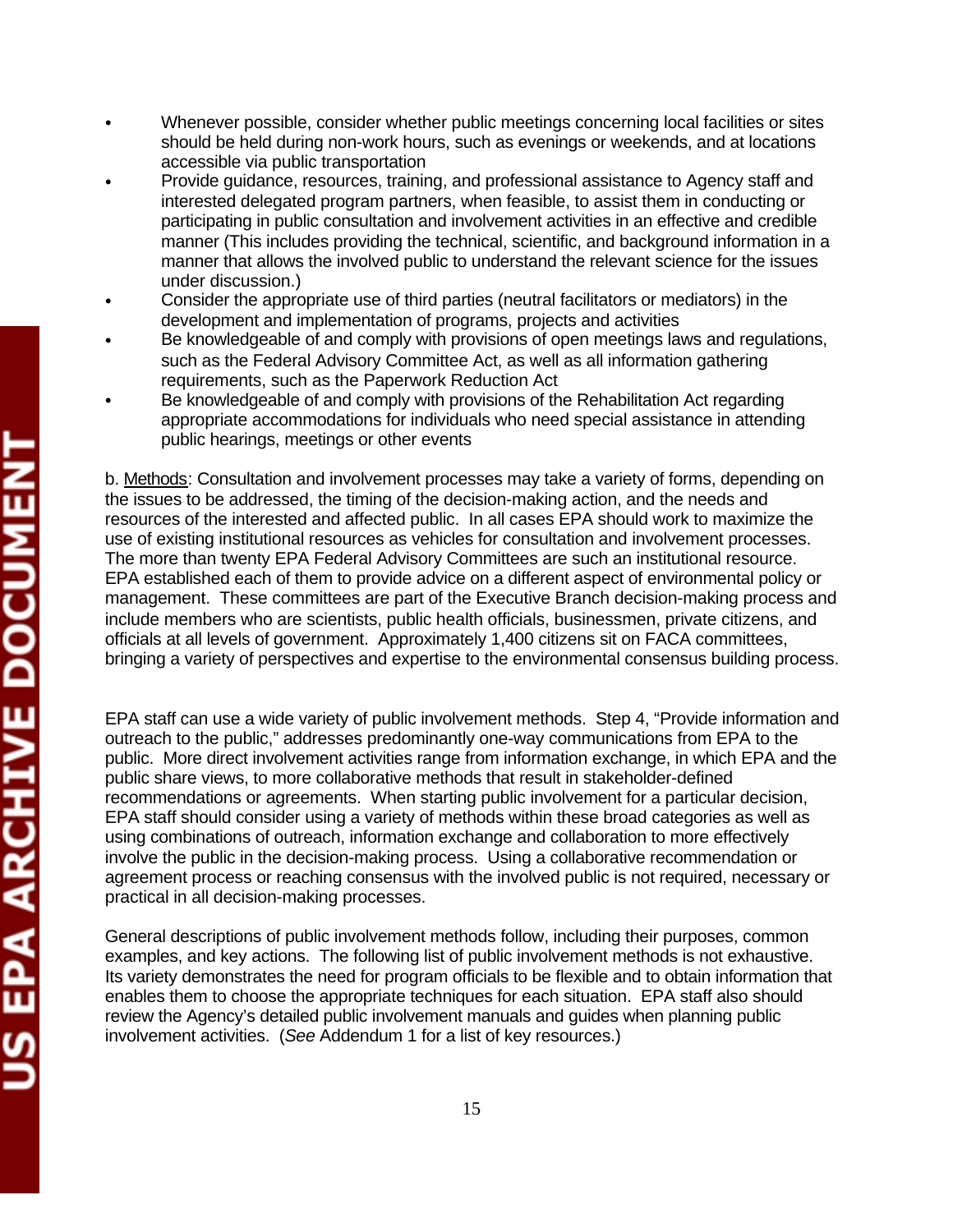1. Information exchange activities

Purposes:

- To enable the public and the Agency to share data, ideas, advice and concerns
- To allow EPA to obtain input from a wide range of interested and affected parties
- To compile a knowledge base of the public's various interests, ideas and needs, allowing the Agency to better understand and consider the issues related to a particular decision Common examples:
- Communication directed from the public to the Agency, as in public comment processes, public meetings or public hearings
- Interactive methods that provide participants with opportunities to discuss the issues and their input with the Agency through public meetings, listening sessions, workshops, availability sessions, open houses, interviews, focus groups or surveys, Internet-based dialogues and other methods (Note: Some of these types of exchange activities, including surveys and Internet dialogues, potentially are subject to provisions of the Paperwork Reduction Act and security and privacy constraints)
- Public hearings and public meetings

Public hearing and meetings provide an opportunity for formal or informal public involvement. EPA's statutes and/or regulations often require EPA to hold public hearings or meetings. EPA also may provide such opportunities on a voluntary basis. Unless other procedures are set out in the relevant statute or regulations, public meetings and hearings should follow the procedures set out in 40 CFR Part 25. The Agency should conduct public meetings and hearings objectively and should carefully consider the needs of the affected community and individual participants when planning these events. Though certain formalities should apply to all public hearings and meetings, procedures should not be so prescriptive as to discourage participation. When the subject of a public hearing, meeting or other information exchange process relates to conditions or facilities in a specific geographic area, EPA should hold the public hearing or meeting in that general geographic area. Public meetings and hearings should be part of an overall process that also gives the public more opportunities for becoming informed and involved.

# 2. Recommendation Processes

Purposes:

- To develop recommendations for EPA, generally through the collaboration of members of EPA-established advisory committees, but also through other means, including receiving recommendations from individuals
- To provide input into EPA's decision-making processes, especially when decisions are complex and/or have far-reaching effects
- To identify and analyze various options, recommend creative solutions and find common ground among competing points of view
- In addition to soliciting input from the general public, to obtain input from specific stakeholder groups who can provide valuable technical expertise, information or viewpoints that EPA should consider in order to create a sound decision

Common examples:

- C Committees established by EPA under the Federal Advisory Committee Act (FACA)
- External technical committees (such as those conducted by the American Society for Testing and Materials), and various technical advisory groups, citizens' advisory groups or panels that EPA does not establish, manage or control that may provide recommendations to the Agency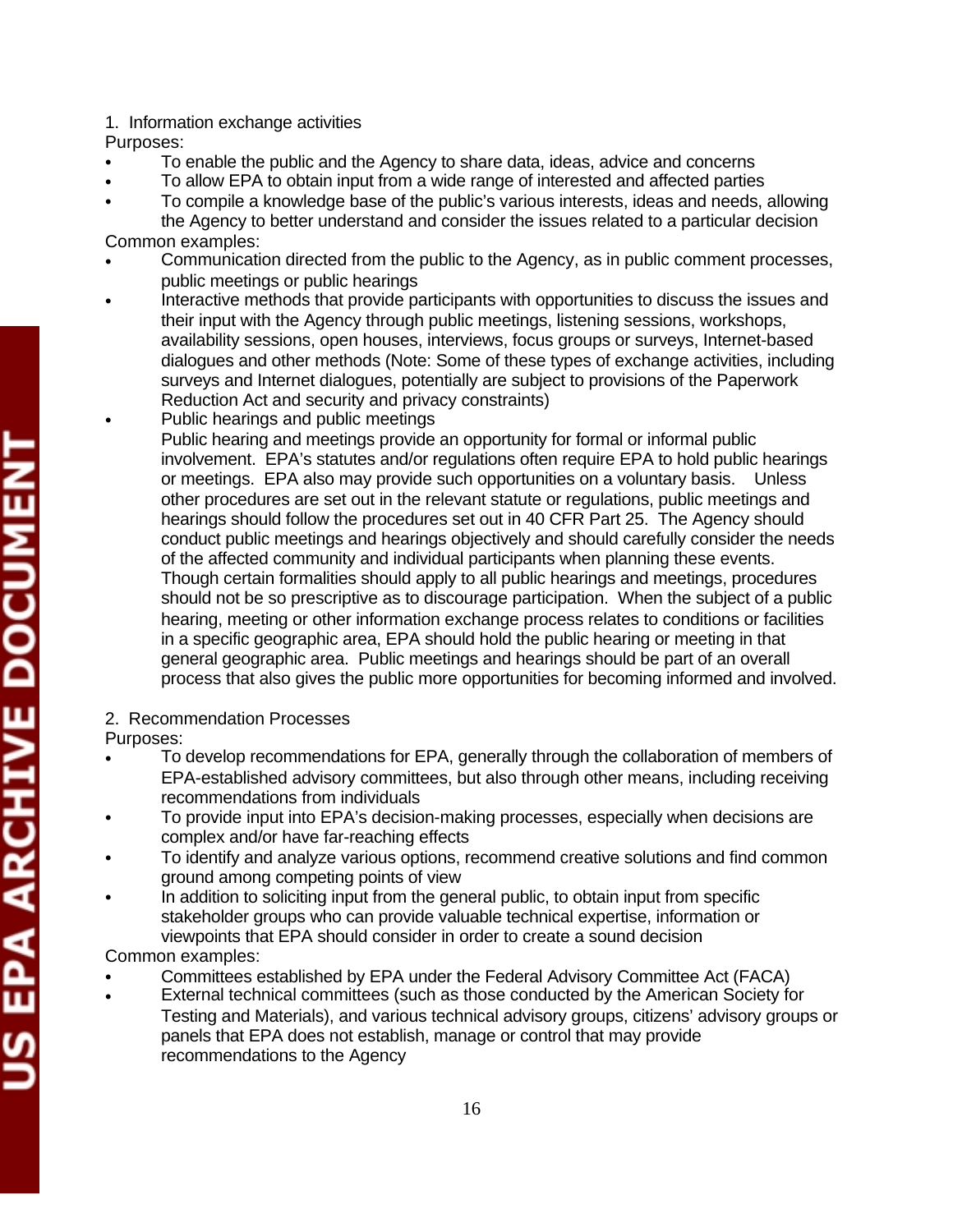Actions:

- The Agency may adopt the recommendations of a FACA committee, but is not bound to implement the committee's recommendations (*See* Appendix 4 for FACA requirements)
- As FACA requires, advisory committees must be balanced in the points of view represented for the function the committee is to provide
- EPA should include the affected community when appropriate

#### 3. Agreement processes

Purposes:

- To reach a mutually acceptable decision between EPA and selected stakeholder representatives, in a written agreement. In some cases, such agreements are not legally enforceable, but do represent a good faith commitment by EPA and the other parties.
- To develop creative and flexible solutions for particularly difficult or controversial issues through a process that includes direct participation by interested parties
- To reduce the time needed to reach a final decision, build support among various constituencies, facilitate early implementation, and reduce the threat of litigation

Common examples:

- Negotiated rulemaking committees
- Other negotiated or mediated agreements and Memoranda of Understanding Actions:
- EPA should seek to ensure that the selected participants have the relevant knowledge and resources to engage in agreement processes and provide a balanced and wide range of views
- C EPA should ensure that negotiated rulemaking committees meet all FACA requirements

Facilitation and Alternative Dispute Resolution (ADR) are tools the Agency may use to convene and conduct activities or to seek to resolve differences among various stakeholders during information exchange and collaborative processes. For ADR, EPA obtains the services of neutral, trained facilitators and mediators who manage discussions between the Agency and a set of well-defined stakeholders. ADR is most effective when there are a few highly involved and informed stakeholder groups who agree to participate in a dialogue through which they raise their concerns and seek to resolve a particular issue by consensus. The Agency can use facilitation and ADR processes to encourage conflict prevention or resolution at any time during a decisionmaking process. Additional information on this topic is available http:\\www.epa.gov/adr

c. Content: Agency officials should clearly identify the issues for discussion, negotiation or decision before and during a public involvement process, so participants understand on which issues they should comment. EPA officials should describe clearly the type of public involvement process planned, the schedule, EPA's expectations for the outcomes of the process and the timing and type of feedback that EPA will provide. If possible, EPA should involve the public in determining the design of the processes.

d. Notification: As early in the decision-making process as possible, the Agency should notify all parties on the appropriate contact lists and, when appropriate, the news media, of opportunities to participate and provide them with relevant information. In addition to legal notices and/or Federal Register Notices, Agency officials should use other outreach methods (as described in Step 3) to publicize public involvement opportunities. Notices should, at a minimum, give the time, date and location of the public involvement process, a general description of the topics or agenda, a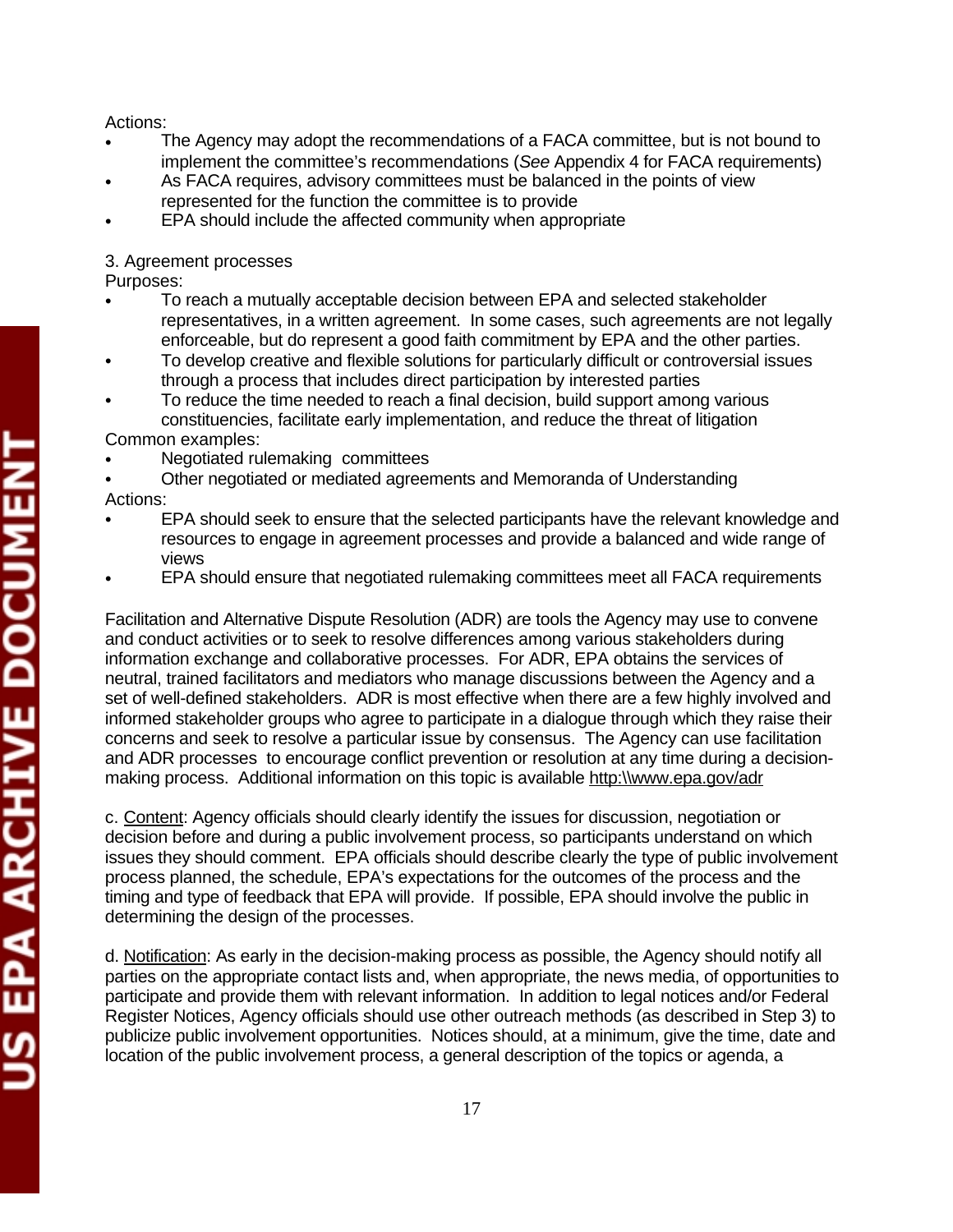contact person and contact information, and a general description of the nature of the process to be conducted, as well as the role of the public. Agency officials should consider the use of multilingual notices of upcoming activities and/or translator services, when appropriate.

e. Timing: Agency officials should provide early advance notice of public involvement processes so the public can obtain background information, formulate their needs and interests and obtain expert assistance, if necessary. Minimum time frames for notification of public hearings and public meetings will vary according to the applicable regulations and the complexity of the issue. For example, for actions subject to the public participation requirements of 40 CFR Part 25, the regulations require EPA to provide at least 45 days' notice before public hearings, but that time may be reduced to 30 days if there are no substantial documents to be reviewed and no complex or controversial matters to be addressed at the hearing (40 CFR § 25.5). If the issues are unusually complex or involve review of lengthy documents, this period generally should be at least 60 days. EPA may further reduce or waive the hearing notice requirement in an emergency situation in which EPA determines there is an imminent danger to public health (40 CFR § 25.5).

Regulations governing some other programs not covered by Part 25 have similar requirements. In programs that do not have a regulatory requirement to provide a hearing or meeting upon request, EPA staff should nonetheless consider such requests unless circumstances clearly necessitate urgent action.

When the Agency holds a formal public comment process, EPA officials should make the relevant materials available and accessible to the public at the beginning of the comment period. Minimum public comment periods often are specified in statutes or rules; however, generally EPA should allow at least 30 days for the public review and comment period (or longer, as specified in program-specific requirements or for complex issues or lengthy documents). Program-specific notice requirements should be followed. For example, CERCLA requires that, regardless of complexity, EPA allow the public 30 days to submit comments on proposed remedies and, upon a timely request, that EPA extend the public comment period by a minimum of at least 30 days (40 CFR § 300.430).

f. Summaries: The Federal Advisory Committee Act requires the preparation of detailed minutes of advisory committee meetings. [Appendix 4 summarizes basic information on the management of EPA advisory committees.] In addition, some statutes also require minutes of public meetings. Even when not required, Agency officials generally should make summaries of public hearings and public meetings available to participants and other interested parties. When appropriate and practicable, Agency officials should consider including additions or corrections that participants submit to the summary. In rulemaking proceedings, EPA should place in the docket a summary of significant new factual information concerning a proposed rule received during informal meetings or conversations with outside parties. In nonrulemaking situations, it may be helpful to document discussions that contribute information useful to decision making and make that information available to participants and interested parties.

- 6. Review and use input, and provide feedback to the public.
	- Goal: To consistently earn and retain the public's trust and credibility for EPA's actions and consultation processes by evaluating and assimilating public viewpoints and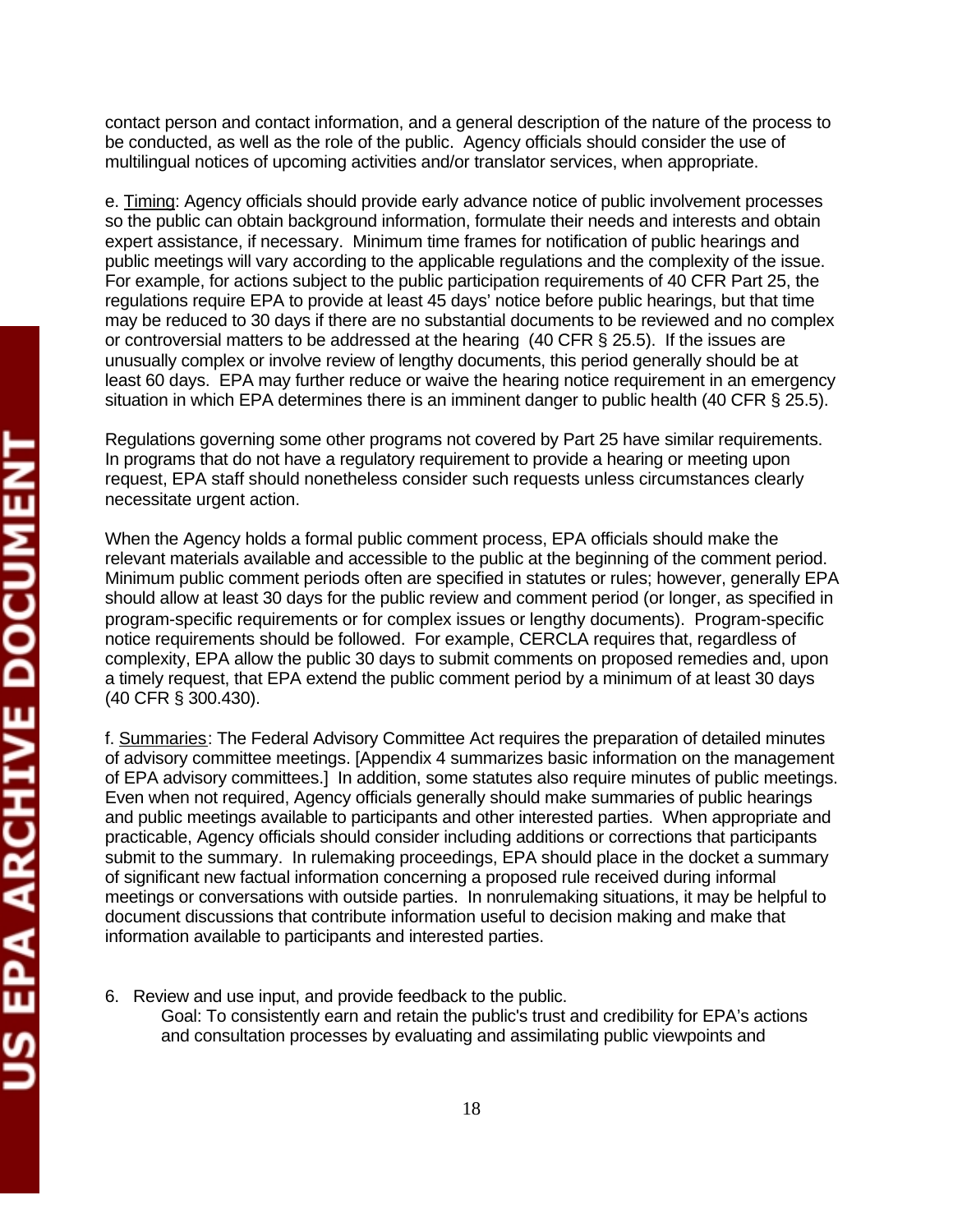preferences into final decisions, where appropriate and possible, and by communicating to the public the decisions made and how public input affected those decisions.

Gathering and using public viewpoints and preferences involves examining and analyzing public input in relation to scientific and other information relevant to the decision, considering if and how to incorporate that input into final program decisions and carefully considering public views when making or modifying decisions. For each decision, EPA officials should attempt to find a balance that enables the Agency to consider both relevant scientific and other information and expressed public values in determining how best to protect the public's health and the environment. The Agency should demonstrate, in its decisions and actions, that it has understood and fully considered public concerns. Finally, the Agency should communicate the decision to the public and discuss how the public's input influenced the final decision.

#### a. Actions:

1) Review and use the information: Agency officials should briefly and clearly document consideration of the public's views in responsiveness summaries, regulatory preambles, environmental impact statements or other appropriate documents. This should occur at key decision points. Unless inappropriate or otherwise required by law or regulations, each responsiveness summary (or similar document) should:

- Describe briefly the action that EPA initially proposed and why EPA determined such an action was needed
- Include a statement of the action that EPA took
- Explain briefly the public involvement activity that EPA conducted
- Identify generally those who participated and their affiliation (either individually or as groups
- Describe the matters on which EPA consulted with the public
- Summarize the public's views, important comments, criticisms and suggestions
- Explain the Agency's reason for the decision
- Indicate the effect the public's comments had on that action
- When feasible, provide the Agency's specific responses to each comment or group of comments; otherwise, discuss specific responses to significant issues raised in the comments. These responses should discuss how the comments resulted in modification of the proposed action or explain why the Agency did not accept proposals that the public made

(2) Provide feedback to the public: The Agency should provide feedback to participants and interested parties about the outcome of the public's involvement. Some statutes and regulations contain requirements for responding to comments EPA receives on actions such as rules, permits and cleanup plans.

The public can typically submit comments to EPA electronically, by mail, by facsimile or through hand delivery/courier. The Agency's preferred method for receiving comments is use of EPA's electronic public docket and comment system, EDOCKET, to submit comments to EPA electronically. EPA officials should encourage members of the public to use EDOCKET to submit comments, because it will facilitate quicker access to comments for both the public and EPA staff.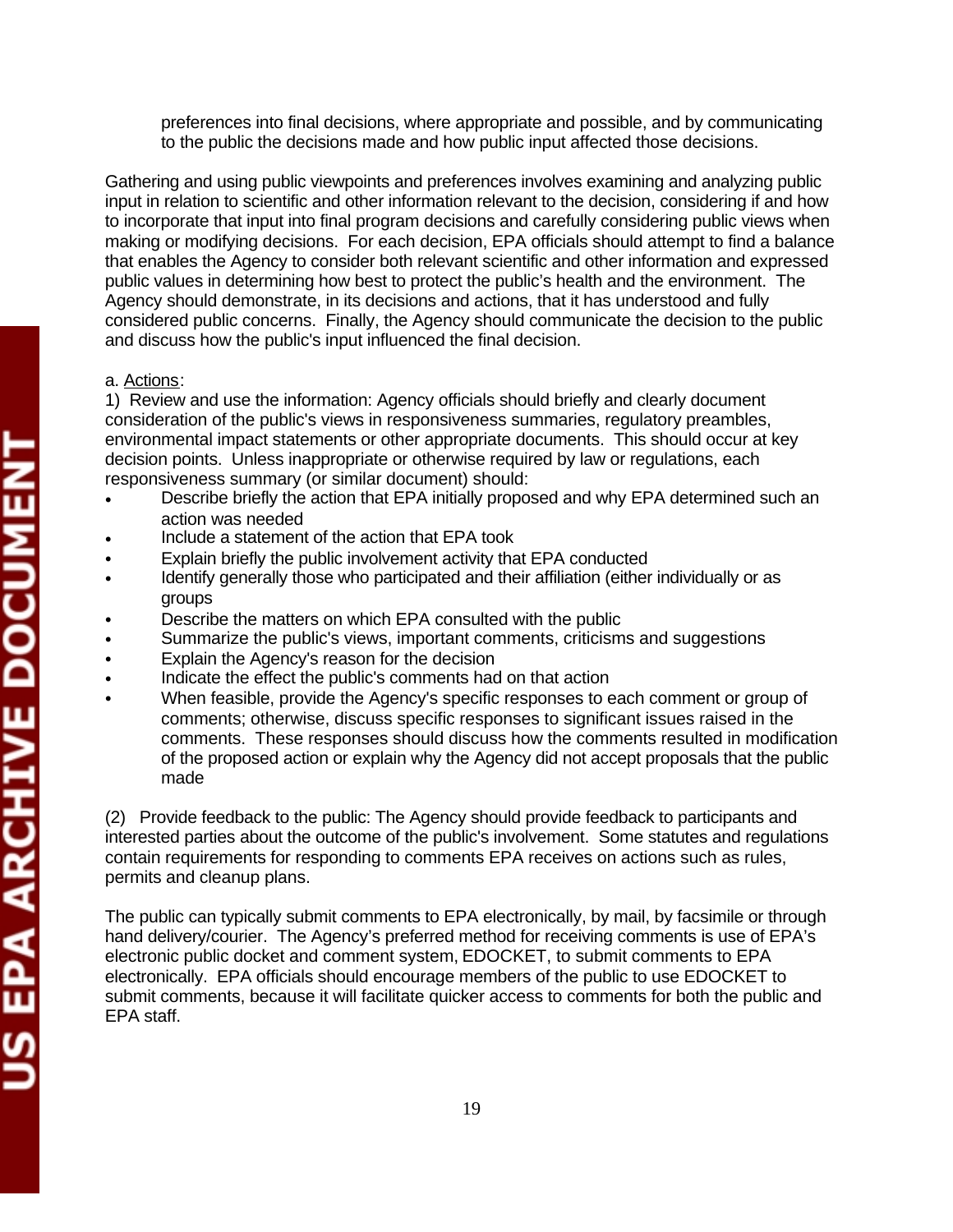In addition to carefully considering the public comments received, Agency officials traditionally include a summary of those comments with a summary of the Agency's responses to them, in the preamble of the Federal Register document or as a separate document available in the docket. This traditional method, however, does not always ensure that those who have participated in a decision-making process are made aware of or have access to, the Agency's feedback. Therefore, in addition to the minimum statutory or regulatory requirements, Agency staff should explore, and use whenever feasible, other feedback methods such as publishing the response on a website or publishing it or a notice of its availability in widely read publications. Where resources allow, EPA should mail or e-mail a copy of the response or information on how to easily obtain the response to those who participated in the public involvement processes, those who submitted comments and others on the contact list. The Agency can use press briefings and news releases where the number of commenters is so large that individual contact is not practical (for example, where mass mailings have been received in response to a proposed nationwide rule). In appropriate cases, direct feedback can be provided in public meetings; if so, the feedback should be documented (and care should be taken to avoid the appearance of reopening the decision process). Appropriate feedback techniques will vary greatly depending upon the circumstances, but the goal is to ensure that those who contributed significantly to the process receive a response that tells them how EPA used their input.

- 7. Evaluate public involvement activities.
	- Goal: To evaluate the effectiveness of this Policy and of public involvement activities.

a. Actions: Agency officials should evaluate and measure, on a continuing basis, both the effectiveness of the Policy to improve public involvement in regulatory and nonregulatory processes, and the effectiveness of public involvement activities.

b. Methods: Agency officials should routinely use surveys, interviews, focus groups and other tools to evaluate whether public involvement practices are performed appropriately and have the intended effects (subject to the Paperwork Reduction Act). Agency officials also should conduct periodic broad-based Agency-wide evaluations to determine whether implementing this Policy improves the quality of public involvement and environmental decisions.

#### *Who manages the application of this Policy?*

Responsibilities Relating to the Public Involvement Policy:

1. Administrator: Provides leadership and direction to EPA headquarters and regions for all EPA public involvement programs.

2. Assistant Administrators and Associate Administrators: Provide leadership and direction for their managers and staff by:

- Ensuring that effective public involvement is a cornerstone of all decisions, activities, plans and pilots, and fully complies with all applicable legal requirements
- Encouraging effective public involvement by providing their staff and managers guidance, technical assistance, resources, training and incentives, as appropriate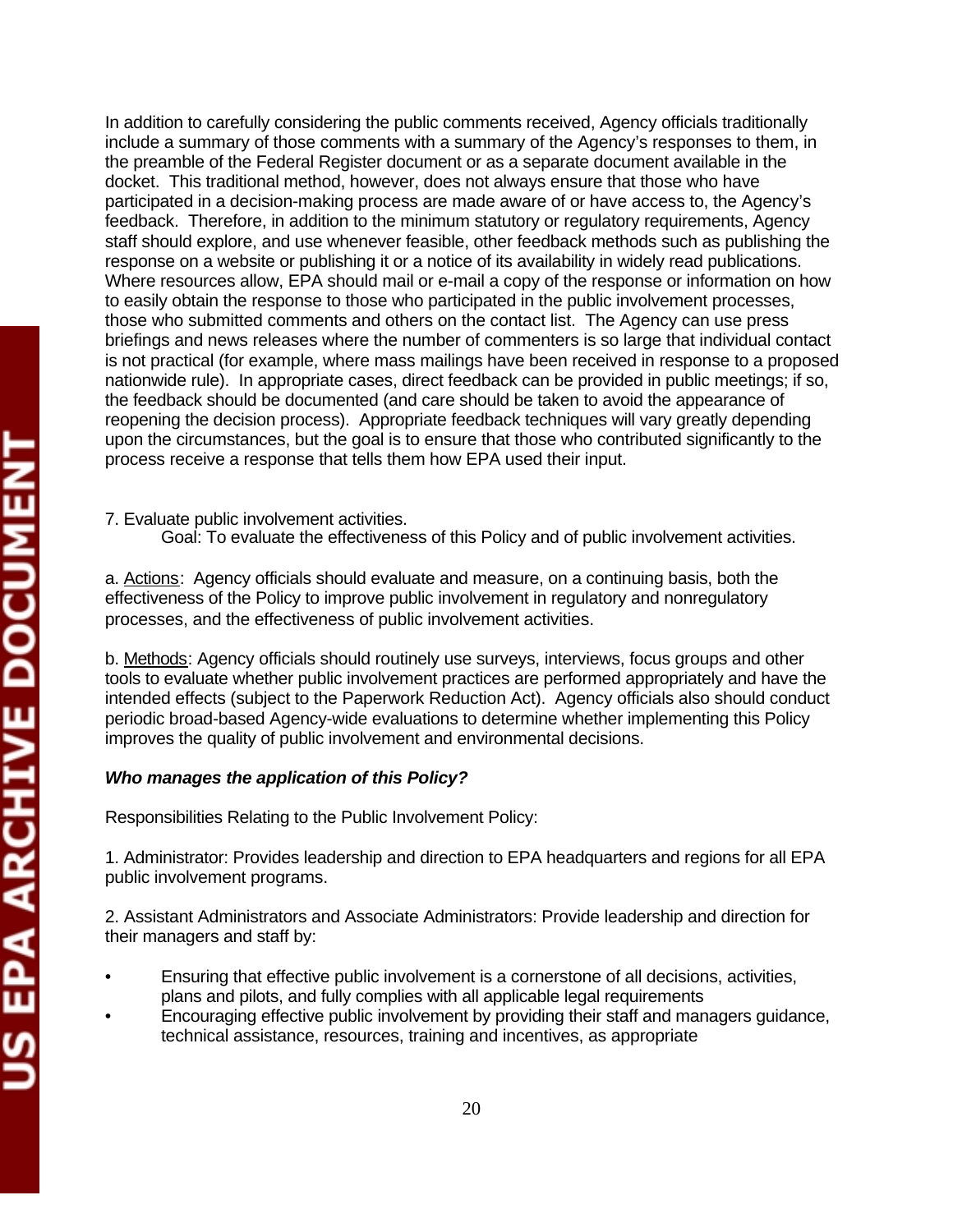- Encouraging broad-based stakeholder participation, including drawing on the expertise and networks available in the EPA offices responsible for public affairs and communications with state, local and tribal governments.
- As appropriate, providing guidance, assistance and resources to regions to conduct public involvement, and to the affected public to ensure its input
- Evaluating the effectiveness of public involvement processes and taking action to improve them

3. Regional Administrators: Provide leadership for their program managers and staff by:

- Ensuring that effective public involvement is a cornerstone of all decisions, activities, plans and pilots, and fully complies with all applicable legal requirements
- Encouraging effective public involvement by providing staff guidance, technical assistance, resources, training and incentives, as appropriate
- Encouraging broad-based stakeholder participation, including drawing on the expertise and networks available through their public and intergovernmental affairs offices, regional tribal assistance programs, and the Headquarters tribal office
- Evaluating the effectiveness of public involvement processes and taking action to improve them
- Working with authorized, approved or delegated program participants to improve public involvement on those programs and EPA activities
- As appropriate, providing technical or financial assistance to individuals or organizations to support effective public involvement.

4. Associate Administrator, Office of Public Affairs: Develops and supports Agency public involvement activities by:

- Assisting EPA headquarters and regional programs to identify interested and affected members of the public
- Supporting the headquarters and regional programs in developing, reviewing and distributing outreach materials to inform and educate the public about Agency programs, issues and public involvement opportunities, including specialized distribution to targeted audiences.
- C Encouraging, developing and supporting Agency strategic communications plans to include effective public awareness and public involvement activities

5. Associate Administrator, Office of Congressional and Intergovernmental Relations: Assists program offices by:

- Identifying state and local officials, both elected and appointed, to engage in public involvement activities
- Suggesting appropriate ways to reach these stakeholders

6. Associate Administrator, Office of Policy, Economics and Innovation: Assists headquarters and regional programs by:

- Providing tools and advice that lead to meaningful public involvement by supporting regulatory and nonregulatory actions, community based environmental protection work, efforts to involve small businesses and small communities, and work relating to smart growth, innovative voluntary programs, economic analysis and evaluation
- Providing tools to assist in implementing the Public Involvement Policy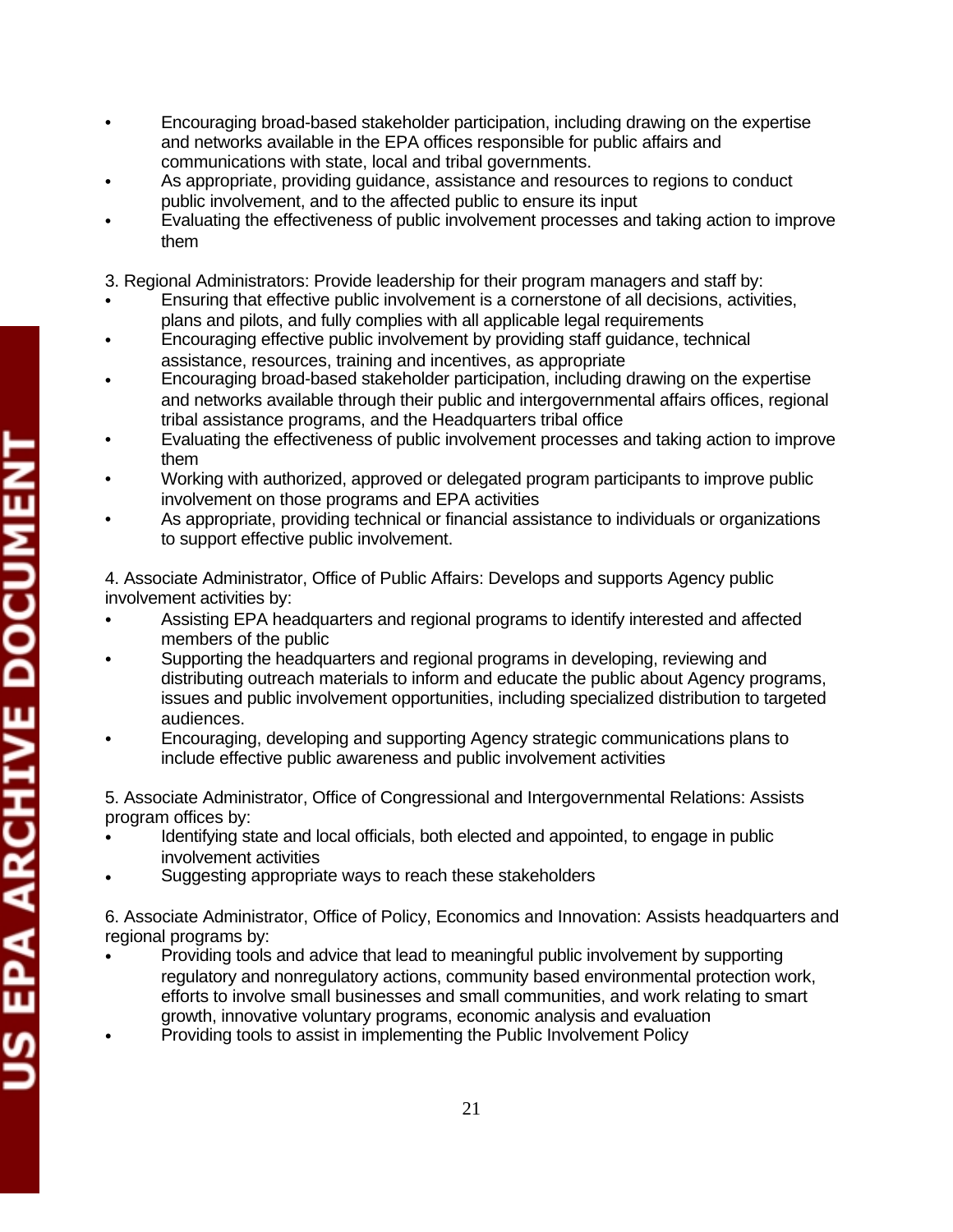7. Deputy Administrators, Deputy Regional Administrators, Office and Division Directors and other appropriate supervisors: Ensure that they adequately support and recognize the public involvement efforts of their staff.

#### *Responsibilities for Implementing Public Involvement*

#### **Headquarters and Regions:**

- Identify activities, plans and decisions where public involvement is appropriate
- Include adequate time and resources for effective public involvement in plans, activities and policies
- Help each other implement public involvement activities
- Implement the public involvement and public information portions of approved program plans
- C Evaluate the effectiveness and appropriateness of public involvement expenditures
- C Evaluate and improve the effectiveness of public involvement activities
- Encourage the coordination of public involvement activities
- C Consider funding demonstration projects that promote improved public involvement practices
- Provide technical assistance for EPA public involvement activities
- Provide public involvement funding, as appropriate and available, to appropriate outside interest groups and stakeholders in a manner that ensures efficient and cost effective public involvement process improvements
- Provide guidance, technical assistance and training, as appropriate, to support public involvement
- activities for authorized, approved and delegated programs of state, tribal and local governments
- Develop guidance and training to ensure that program office and regional staff and managers can perform public involvement activities effectively
- Provide incentives to Agency staff to ensure commitment to/competence in implementing public involvement
- C Ensure that applicable legal requirements associated with public involvement are adhered to, such as the Federal Advisory Committee Act, the Paperwork Reduction Act, the Freedom of Information Act, the Regulatory Flexibility Act and the Privacy Act

#### **Headquarters:**

- 1. Seek public involvement in decisions that modify or develop major national policies
- 2. Incorporate public involvement when amending regulations, where appropriate
- 3. Consult with OCIR to identify state and local officials, organizations and forums that may be appropriate for involvement in specific activities identified by this Policy
- 4. Consult with AIEO to identify appropriate ways to engage tribes where tribal people and lands may be affected

#### **Regions:**

5. Work closely with state, tribal and local governments to encourage, coordinate and improve public involvement activities in

#### **Appendix 2: Definitions**

"Affected parties," are stakeholders who are or may be impacted by EPA decisions.

"Alternative (means of) Dispute Resolution" is "any procedure that is used to resolve issues in controversy, including but not limited to conciliation, facilitation, mediation, fact finding, minitrials, arbitration, use of ombuds or any combination thereof." 5 U.S.C. 571(3)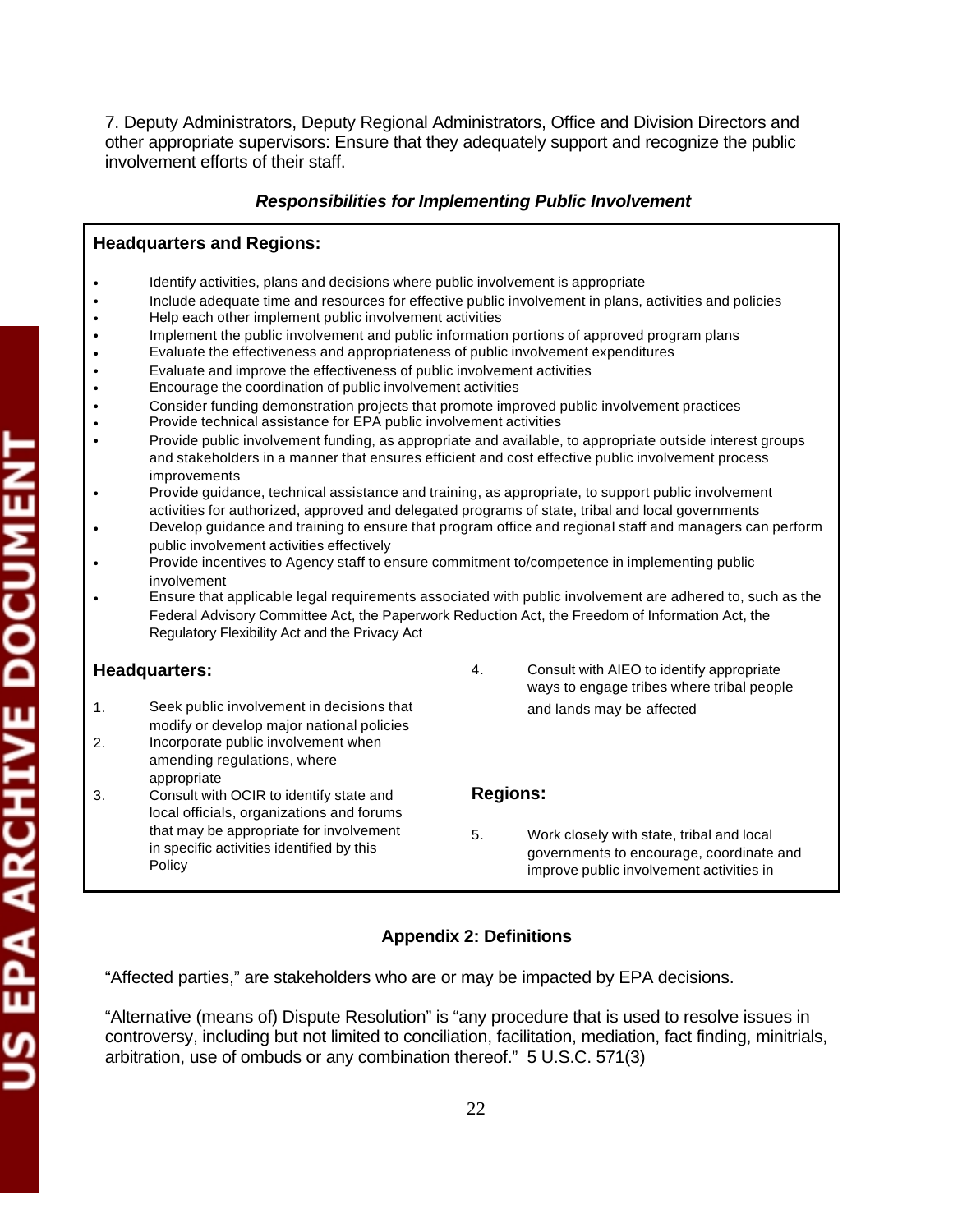"Fair treatment" as defined on EPA's environmental justice web page [http://www.epa.gov/ compliance/environmentaljustice/index.html], means that no group of people, including a racial, ethnic, or a socioeconomic group, should bear a disproportionate share of the negative environmental consequences resulting from industrial, municipal, and commercial operations or the execution of federal, state, local, and tribal programs and policies.

"Meaningful involvement" (*See* [http://www.epa.gov/compliance/environmentaljustice /index.html]) means that: (1) potentially affected community residents have an appropriate opportunity to participate in decisions about a proposed activity that will affect their environment and/or health; (2) the public's contribution can influence the regulatory agency's decision; (3) the concerns of all participants involved will be considered in the decision-making process; and (4) the decision makers seek out and facilitate the involvement of those potentially affected.

The term "the public" is used in the Policy in the broadest sense, meaning the general population of the United States. Many segments of "the public" may have a particular interest or may be affected by Agency programs and decisions. In addition to private individuals, "the public" includes, but is not limited to, representatives of consumer, environmental and other advocacy groups; environmental justice groups; indigenous peoples; minority and ethnic groups; business and industrial interests, including small businesses; elected and appointed public officials; the news media; trade, industrial, agricultural, and labor organizations; public health, scientific, and professional representatives and societies; civic and community associations; faith-based organizations; and research, university, education, and governmental organizations and associations.

A "Significant information product" uses national or regional data to describe environmental conditions, trends, and/or the performance of companies, facilities, and communities. (*See* http://www.epa.gov/ipbpages)

"Stakeholders" are representatives from organizations or interest groups who have a strong interest in the Agency's work and policies.

"Timely information" means distributing information sufficiently far in advance so the interested public has enough time to review relevant material, decide whether to become involved, and make plans for that involvement. Timely applies to the availability of background information on particular issues, as well as notification of public meetings, public comment periods or other critical involvement activities.

"Tribe" means an Indian or Alaska Native tribe, band, nation, pueblo, village or community that the Secretary of the Interior acknowledges to exist as an Indian tribe pursuant to the Federally Recognized Indian Tribe List Act of 1994 (25 U.S.C. 479a).

#### *Appendix 3: Examples of EPA's Public Involvement Regulations*

The following citations to EPA regulations are intended to provide examples of current EPA regulations that contain public involvement procedures for specific programs. This is not an exhaustive list, but it contains a good cross section of administrative regulations, procedures and decision process requirements for public involvement. Numerous EPA rules, regulations, policies and procedures contain such requirements.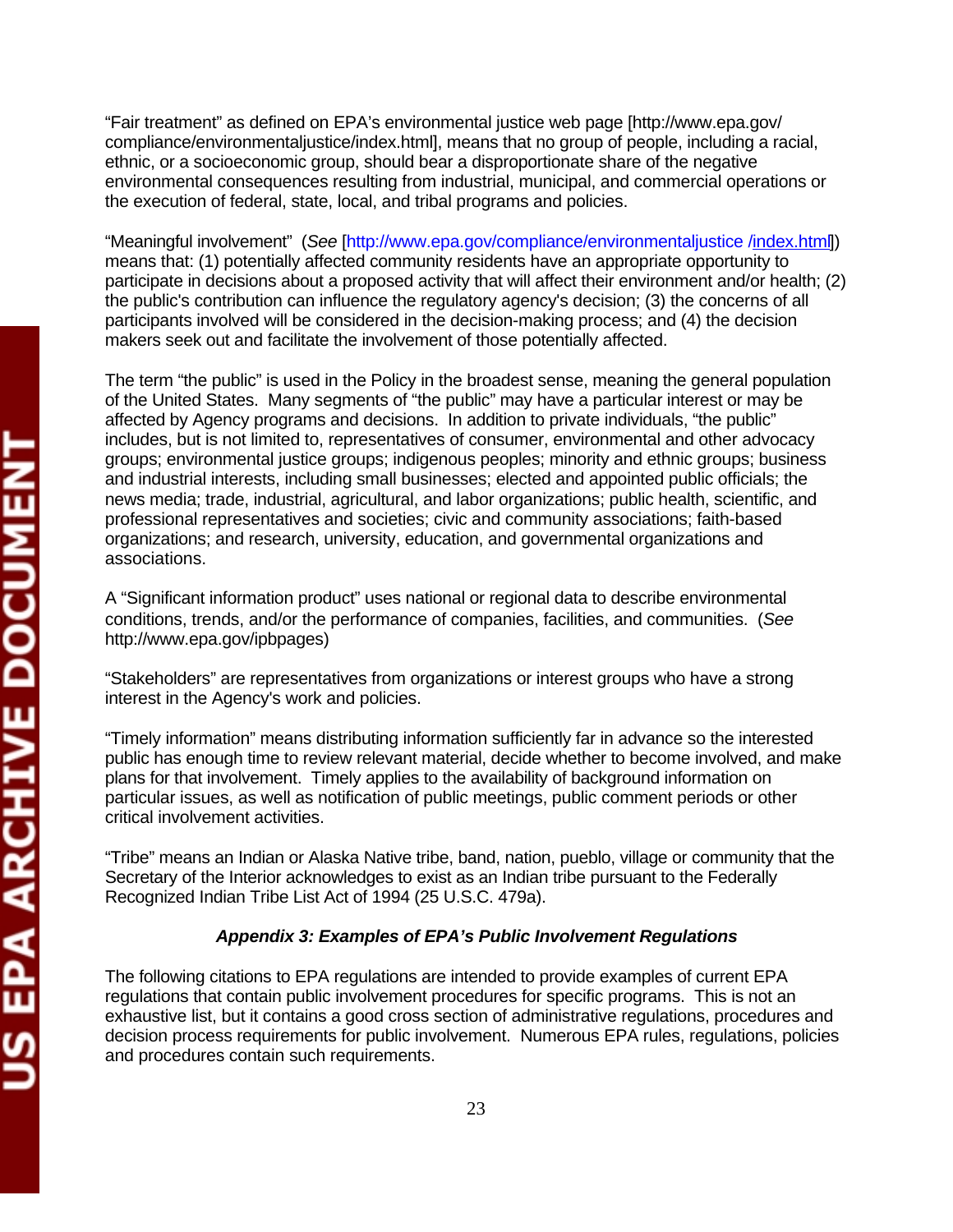- 40 CFR Part 2 Freedom of Information Act
- 40 CFR Part 6 Procedures for Implementing the Requirements of the Council on Environmental Quality of the National Environmental Policy Act
- 40 CFR Part 25 Public Participation in Programs under the Resource Conservation and Recovery Act, the Safe Drinking Water Act, and the Clean Water Act
- 40 CFR Part 51 Requirements for Preparation, Adoption, and Submittal of Implementation Plans (under the Clean Air Act)
- 40 CFR Part 124 Procedures for Decisionmaking (EPA procedures for issuing, modifying, revoking and reissuing or terminating all RCRA, UIC, PSD, and NPDES permits)
- 40 CFR Part 154- Special Review Procedures (procedures to assist the Agency in determining whether to initiate procedures to cancel, deny or reclassify registration of a pesticide product because uses of that product may cause unreasonable adverse effects on the environment)
- 40 CFR Part 164 Rules of Practice Governing Hearings, Under the Federal Insecticide, Fungicide, and Rodenticide Act, arising from Refusals to Register, Cancellations of Registrations, Changes of Classifications, Suspensions of Registrations and other Hearings Called Pursuant to Section 6 of the Act
- 40 CFR Part 173 Procedures Governing the Rescission of State Primary Enforcement Responsibility for Pesticide Use Violations
- 40 CFR Part 271 Requirements for Authorization of State Hazardous Waste Programs
- 40 CFR Part 300 National Oil and Hazardous Substances Pollution Contingency Plan, Subpart E - Hazardous Substance Response (establishes methods and criteria for determining the appropriate extent of response authorized by CERCLA and CWA section 311(c))
- 40 CFR Part 300 National Oil and Hazardous Substances Pollution Contingency Plan, Subpart I - Administrative Record for Selection of Response Action
- 40 CFR Part 790 Procedures Governing Testing Consent Agreements and Test Rules (Procedures for gathering information, conducting negotiations, and developing and implementing test rules or consent agreements on chemical substances under section 4 of the Toxic Substances Control)

### *Appendix 4: Advisory Committees*

When the Agency seeks to obtain advice or recommendations from a group that includes one or more individuals who are not federal government employees, the Agency should determine whether the Federal Advisory Committee Act (FACA), 5 U.S.C. App. 2, applies. If it does, meetings of the group must comply with FACA requirements. FACA requires, among other things, that such groups be chartered, have a balanced membership, hold open meetings and make written materials available to the public. EPA staff should consult with the Office of General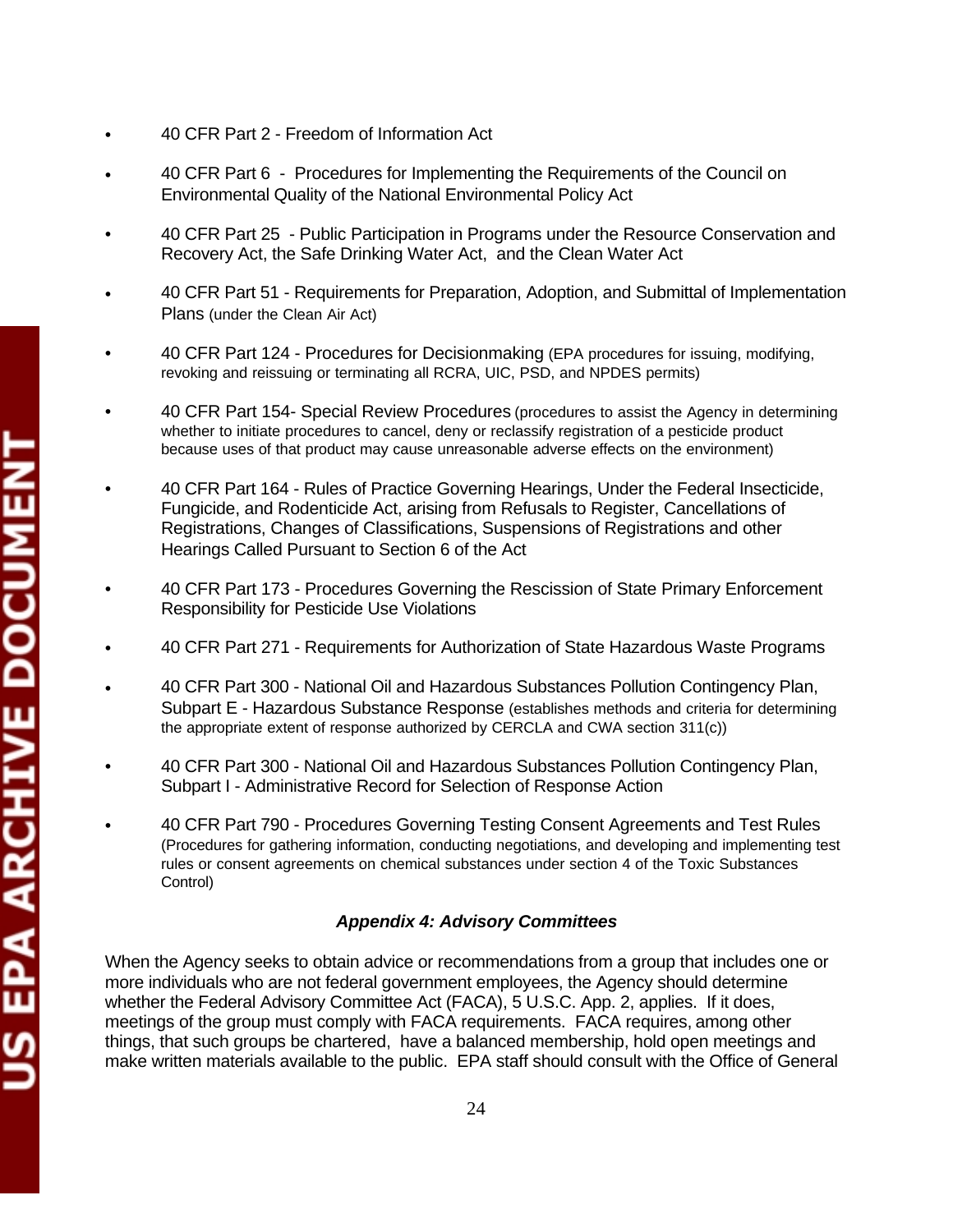Counsel or the Office of Regional Counsel to determine whether FACA applies, and with the Committee Management Officer in the Office of Cooperative Environmental Management (OCEM) for guidance on complying with the FACA requirements. OCEM's website provides useful information and guidance on FACA. ((http://www.epa.gov/ocem/committees.htm)

The primary function of an advisory group is to provide advice and recommendations to federal officials. Advisory groups also can provide a forum for addressing issues, promoting constructive dialogue among the various interests represented on the group, and enhancing community understanding of the Agency's action. FACA committees address a wide variety of issues, including policy development, project alternatives, financial assistance applications, work plans, major contracts, interagency agreements, and budget submissions.

A. Requirements for Federal EPA Advisory Committees: The FACA requirements include:

- Charter. EPA must develop a charter for each advisory committee, consult with GSA regarding the charter, and file it with Congress. The Charter must contain several specific elements, including the committee's official designation, the objectives and the scope of its activities, the period of time necessary for the committee to carry out its objectives, the agency or official to whom the committee reports, the agency responsible for providing the necessary support for the committee, and a description of the duties for which the committee is responsible. The charter must be renewed every two years. 5 U.S.C. App. 2, sec. 9.
- The Establishment Federal Register Notice. At least 15 calendar days before the charter for a new committee is filed with Congress, EPA must publish a notice of establishment in the Federal Register. This notice describes the nature and purpose of the committee, the agency's plan to attain fairly balanced membership, and a statement that the committee is necessary and in the public interest. 5 U.S.C. App. 2, sec. 9.
- Balanced Membership. Advisory committees must be"fairly balanced'' in the points of view represented. 5 U.S.C. App. 2, sec. 5.
- The Meeting Federal Register Notice. EPA must publish a notice in the Federal Register of each advisory committee meeting at least 15 calendar days prior to the meeting. 5 U.S.C. App.2, sec. 10.
- Open Meetings. Interested persons may attend any advisory committee meeting (unless the meeting is closed) and appear before and/or file written statements with any advisory committee. 5 U.S.C. App.2, sec.10.
- Minutes. Detailed minutes must be kept of all advisory committee meetings. 5 U.S.C. App.2, sec.10.
- DFO Attendance. A Designated Federal Official (DFO) must attend each advisory committee meeting and approve the agenda. The DFO must be a full-time federal employee. The DFO is authorized to adjourn meetings when it is in the public interest to do so. 5 U.S.C. App.2, sec.10.
- Closed Meetings. Meetings may be closed only in accordance with the exceptions set out in the Government in the Sunshine Act (5 U.S.C. 552b(c)). To close a meeting to the public, the DFO must obtain the approval of both the Administrator and the General Counsel. 5 U.S.C. App. 2, sec.
- Availability of Documents. Subject to the FOIA exemptions, all documents provided to or created by or prepared for an advisory committee must be provided to the public on request. 5 U.S.C. App. 2, sec. 10.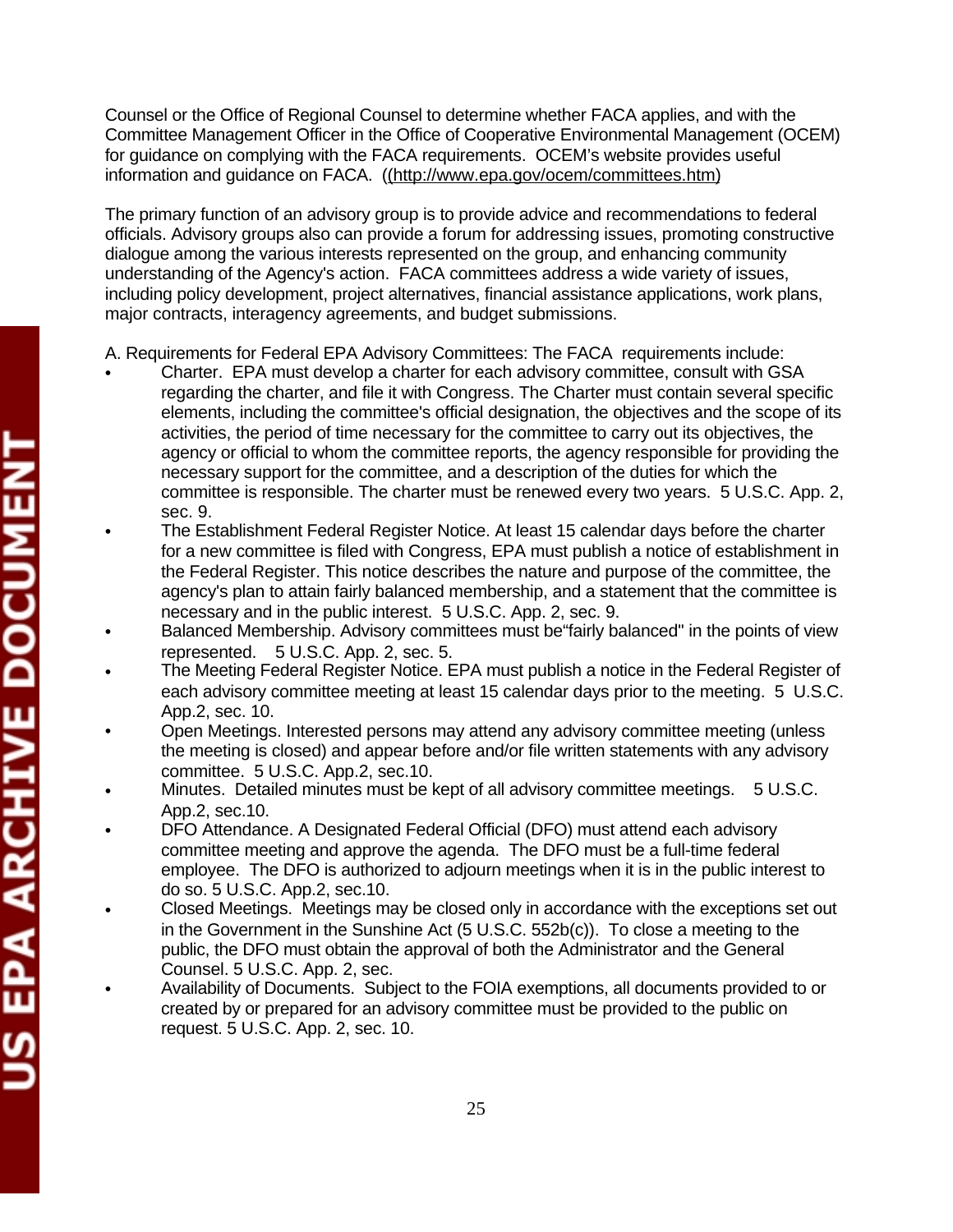In instances where regulations, program guidance or the public involvement plans of state or local agencies, call for advisory groups, such groups should follow applicable state and local laws.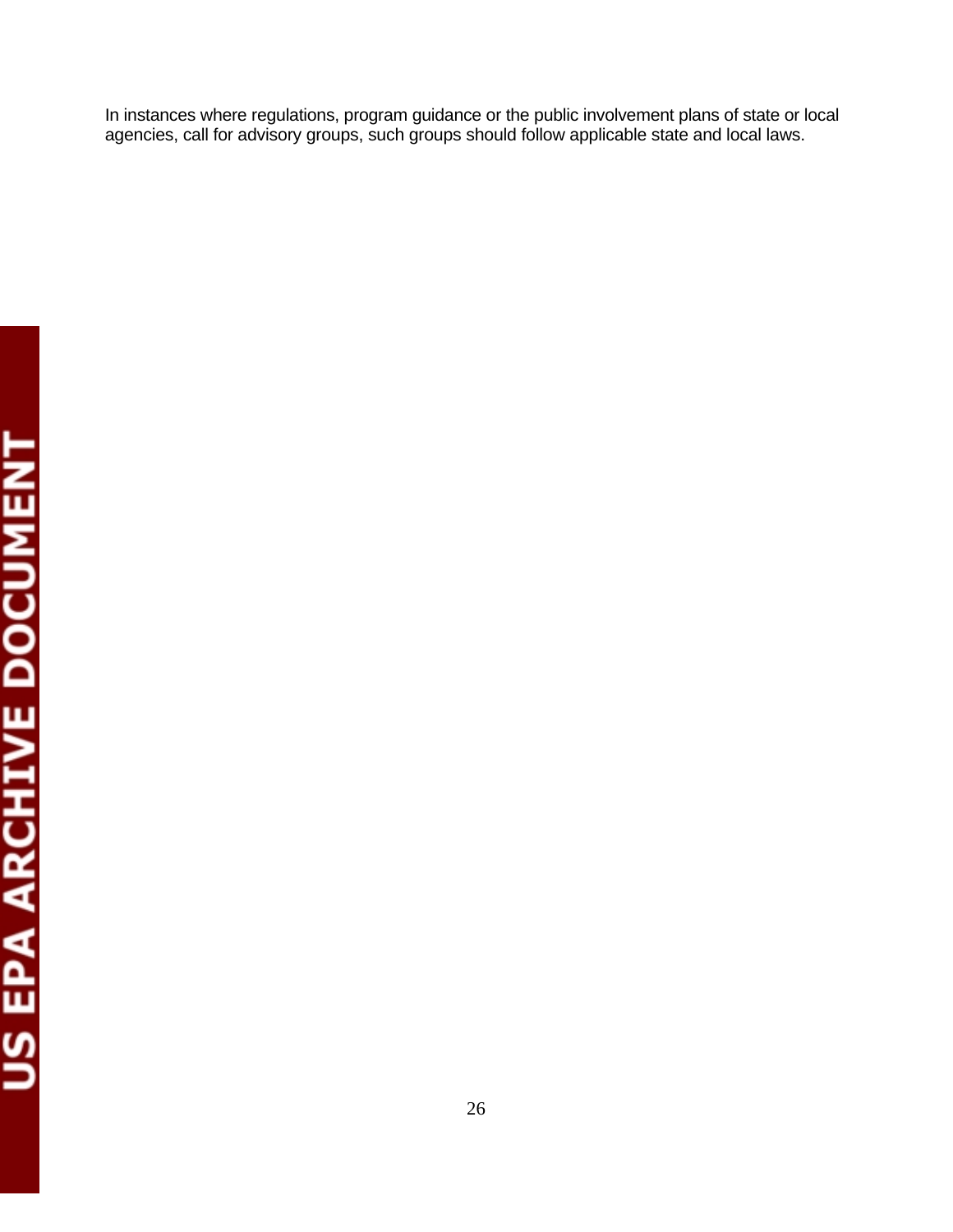The following addendum is not part of the Policy. It contains information that may be useful to EPA staff and the public.

#### *Addendum 1: Selected Tools to Support Public Involvement*

Community Culture and the Environment: A Guide to Understanding a Sense of Place (EPA 842- B-01-003, January 2003) http://www.epa.gov/ecocommunity/pdf/ccecomplete.pdf

Environmental Justice in EPA Permitting: Reducing Risk in High-Risk Communities is Integral with the Agency's Mission, National Academy of Public Administration, December, 2001 http://www.epa.gov/compliance/resources/publications/ej/napa-epa-permitting.pdf

RCRA Public Involvement Manual (EPA530-R-96-007, September 1996) http://www.epa.gov/epaoswer/hazwaste/permit/pubpart/manual.htm

Guide on Consultation and Collaboration with Indian Tribal Governments and the Public Participation of Indigenous Groups and Tribal Citizens, National Environmental Justice Advisory Committee, Indigenous Peoples Subcommittee, November, 2000 http://www.epa.gov/compliance/resources/publications/ej/ips consultation guide.pdf

How to Participate in EPA Decision-Making (63 FR 58038, October, 1998) Resource Guide for Resolving Conflicts in Communities (EPA/360-F-00-001, May 2001) http://www.epa.gov/adr/Resguide.pdf

Information Products Bulletin: *see* http://www.epa.gov/ipbpages

Libraries at EPA: *see* http://www.epa.gov/natlibra/libraries.htm

Model Plan for Public Participation (EPA/300-K-96-003, November 1996) http://www.epa.gov/compliance/resources/publications/ej/model\_public\_part\_plan.pdf

Office of Cooperative Environmental Management http://www.epa.gov/ocem

Public Involvement Web site: *see* http://www.epa.gov/publicinvolvement

Public Involvement in Environmental Permits: A Reference Guide (EPA599-R00-007, August 2000) http://www.epa.gov/permits/publicguide.htm

RCRA Public Involvement Manual (EPA 530-R-96-007, September 1996) http://www.epa.gov/epaoswer/hazwaste/permit/pubpart/manual.htm

Regulations and Proposed Rules Web site: *see* http://www.epa.gov/opei/regulatory.htm

Small Business Gateway Web site: *see* http://www.epa.gov/smallbusiness/

Social Aspects of Siting RCRA Hazardous Waste Facilities (EPA/530–K-00-005, April, 2000) www.epa.gov/epaoswer/hazwaste/tsds/site/k00005.pdf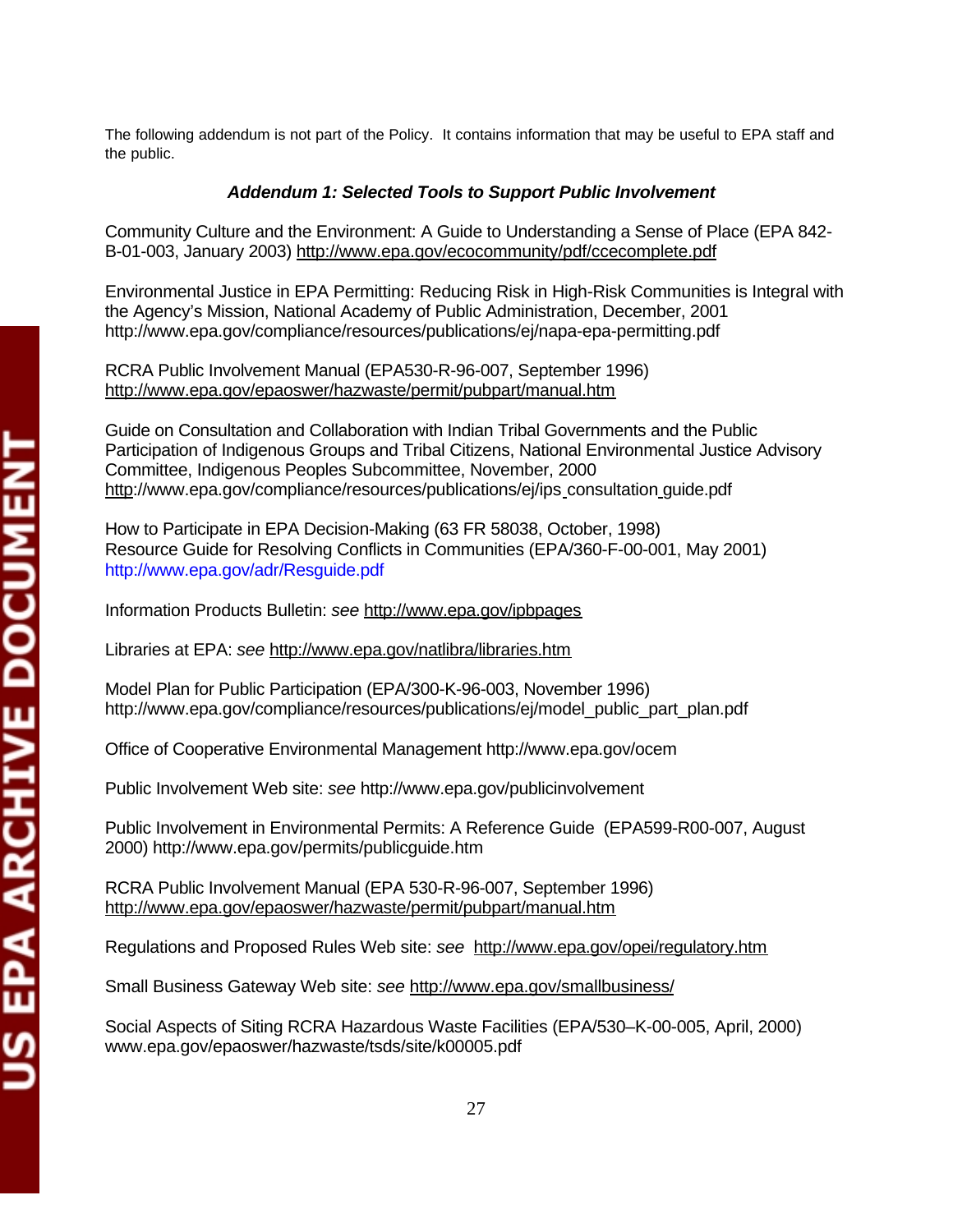Strategic Information Plan: A Framework for the Future (July 29, 2002): *see* http://www.epa.gov/oei/collecting.htm

Public Involvement Techniques for Transportation Decision-making, US Department of Transportation, Federal Highway Administration, Federal Transit Administration (FHWA-PD-96 -031HEP-30/9-96/(4M)QE, September 1996) http://www.fhwa.dot.gov//////reports/pittd/contents.htm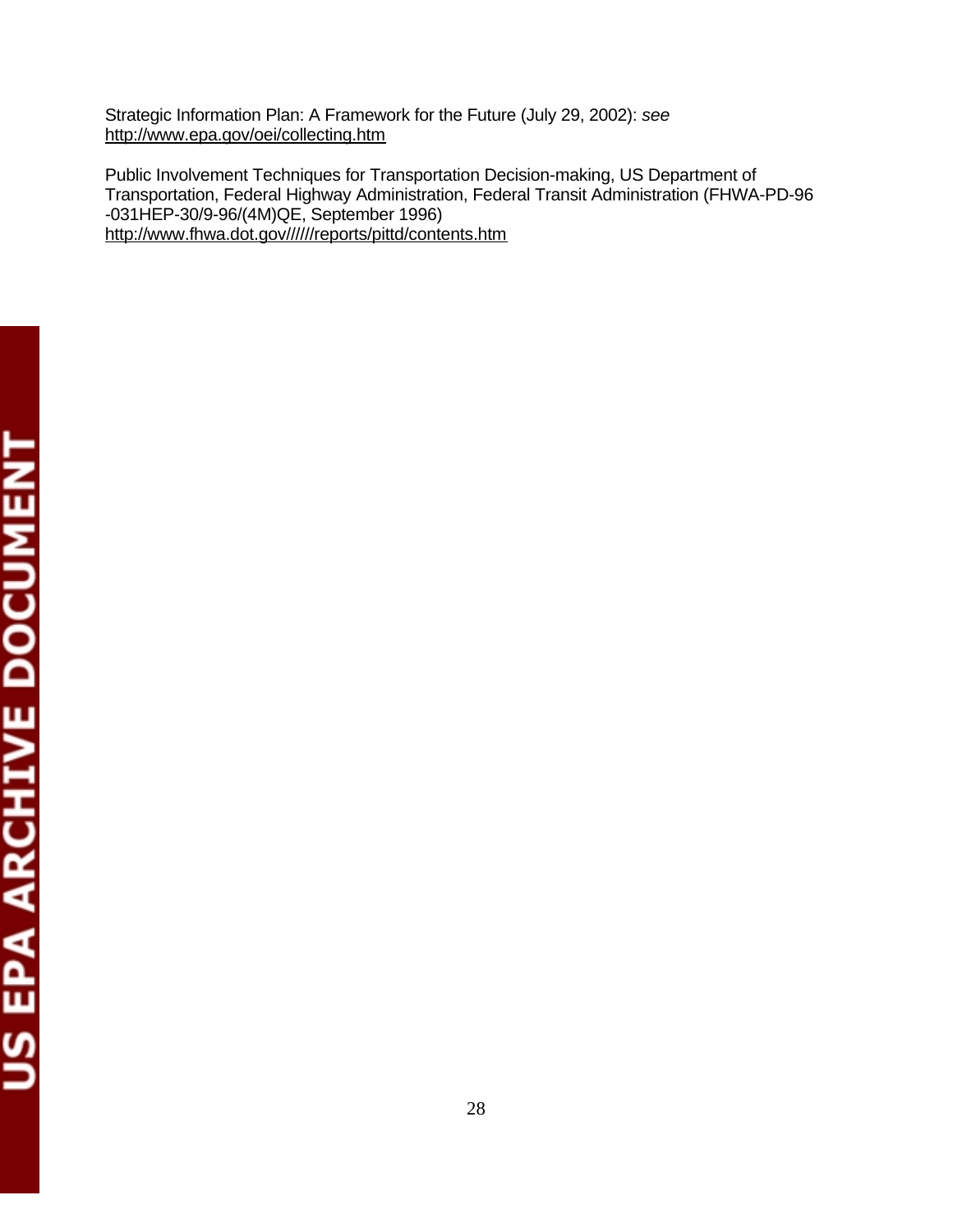# *Addendum 2: Summary of Response to Comments*

EPA received 202 public comments on the draft policy. Comments came from 26 state agencies, 12 local governments, 17 environmental organizations, 82 citizens, 5 industrial interests, 5 agricultural interests, and many others.

The most frequent comments request that EPA:

- Improve how it plans and conducts public meetings
- Clarify the roles of state and local governments in EPA's decisions and clarify how the policy affects state public involvement activities
- Ensure that public input influences EPA's decisions, and that EPA provides feedback to participants or commenters
- Use specific enhanced methods for conducting outreach to the public
- Affirm its commitment to early and meaningful public involvement
- Implement the policy and hold staff and managers accountable for public involvement
- Increase and improve its use of electronic communication methods
- Put more emphasis on evaluation
- Reference good EPA resources for staff and managers to use
- Relate public involvement to EPA's mission

EPA made many changes to the Policy and its presentation to accommodate the comments. The most significant changes were:

- Clarifying the roles of state, tribal and local governments
- Clearly stating the Policy applies only to EPA
- Expanding and clarifying Step 5 "Conduct public consultation and involvement activities" to include suggestions for when to use which techniques
- Adding a list of public involvement tools (Addendum 1)
- Adding a seventh step on Evaluation
- Expanding the section "Who is responsible for managing the application of this Policy?" to include additional officials and levels of authority
- Including a prominent statement of EPA's mission
- Stating the relationship of public involvement to environmental justice
- Including a summary of the Policy at the beginning
- Placing response to comments information in an addendum to the Policy
- Editing to maximize clarity and minimize redundancy
- Moving most definitions to an appendix
- Revising the Advisory Committees appendix to match the latest FACA revisions
- Eliminating most of the statutes, regulations and Executive Orders, and listing only the key statutes as an appendix
- Recognizing resource constraints in several places
- Adding information about those portions of the Privacy Act that relate to contact lists
- Adding information about the EDOCKET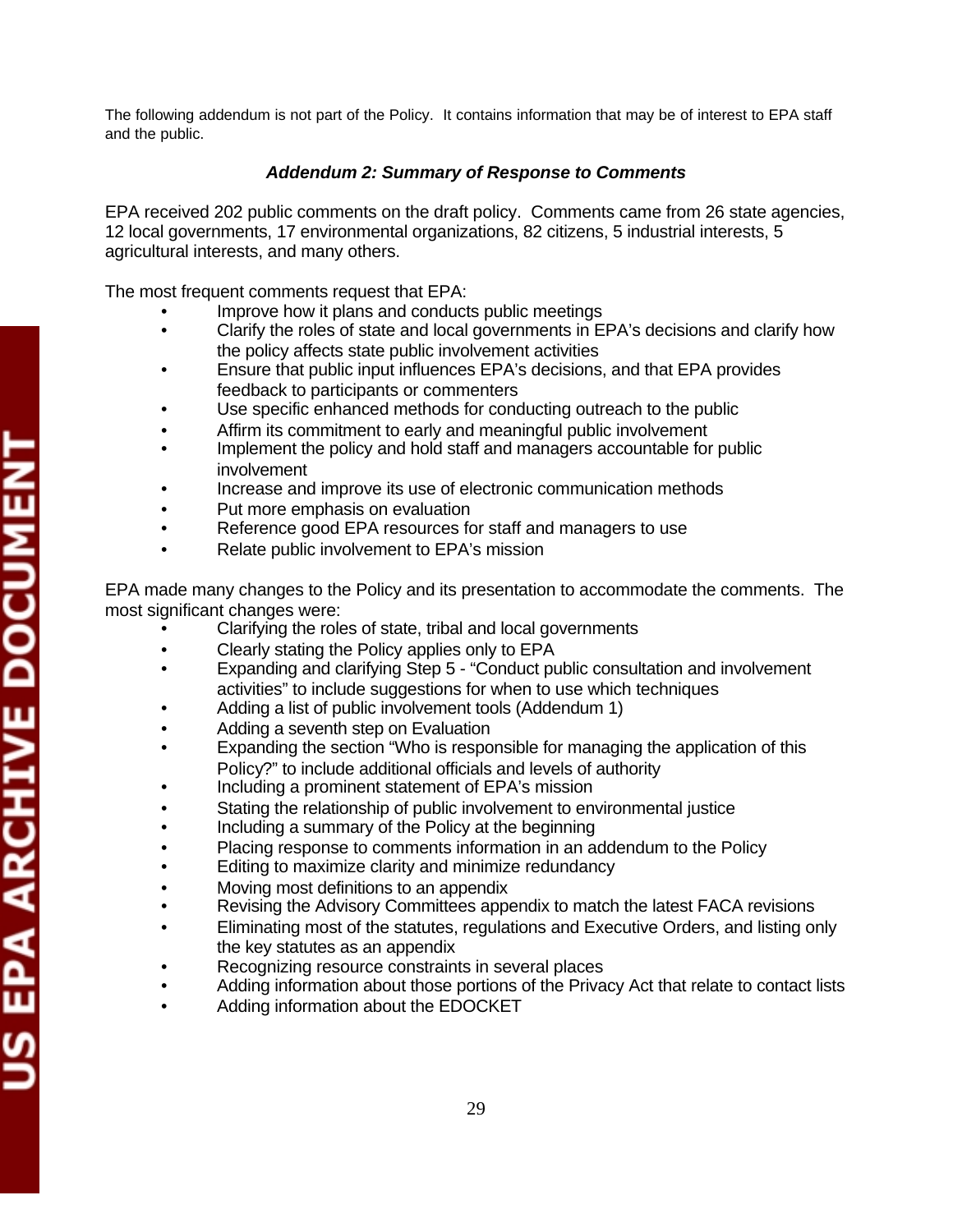The Policy has been modified to address these comments. The "Framework for Implementing EPA's Public Involvement Policy" and materials in development for distribution to staff and managers will also respond to many of the comments.

EPA's Response to Comments on the Draft 2000 Public Involvement Policy" is available on the Internet at http://www.epa.gov/publicinvolvement. Printed copies are also available by request to: USEPA/OPEI/OEPI Mail Code 1807T, Public Involvement Staff, 1200 Pennsylvania Avenue, NW, Washington, DC 20460.

The public input received through EPA's Internet-based "Dialogue on Public Involvement in EPA Decisions" helped to inform the Implementation Plan. EPA convened a 10-day Internet-based Dialogue in July 2001 through which 1,166 participants suggested how EPA could improve public involvement and identified areas of needed improvement. Many of the suggestions parallel the ideas expressed in formal public comments. (*See* Dialogue messages at http://www.networkdemocracy.org/epa-pip.) Participants suggested ways that EPA could improve in the following areas:

- Identifying members of the public who should be invited to participate
- < Providing technical and financial assistance to assist the public's participation
- < Effectively using collaborative processes (through advisory committees or other participatory practices)
- Evaluating EPA's public involvement activities and making EPA accountable
- Conducting effective public involvement for local site-specific decisions
- < Providing outreach to the public in effective ways
- Making necessary information and documents available to the public
- < Improving the public involvement process for permits and rules
- Working with states, tribes and local governments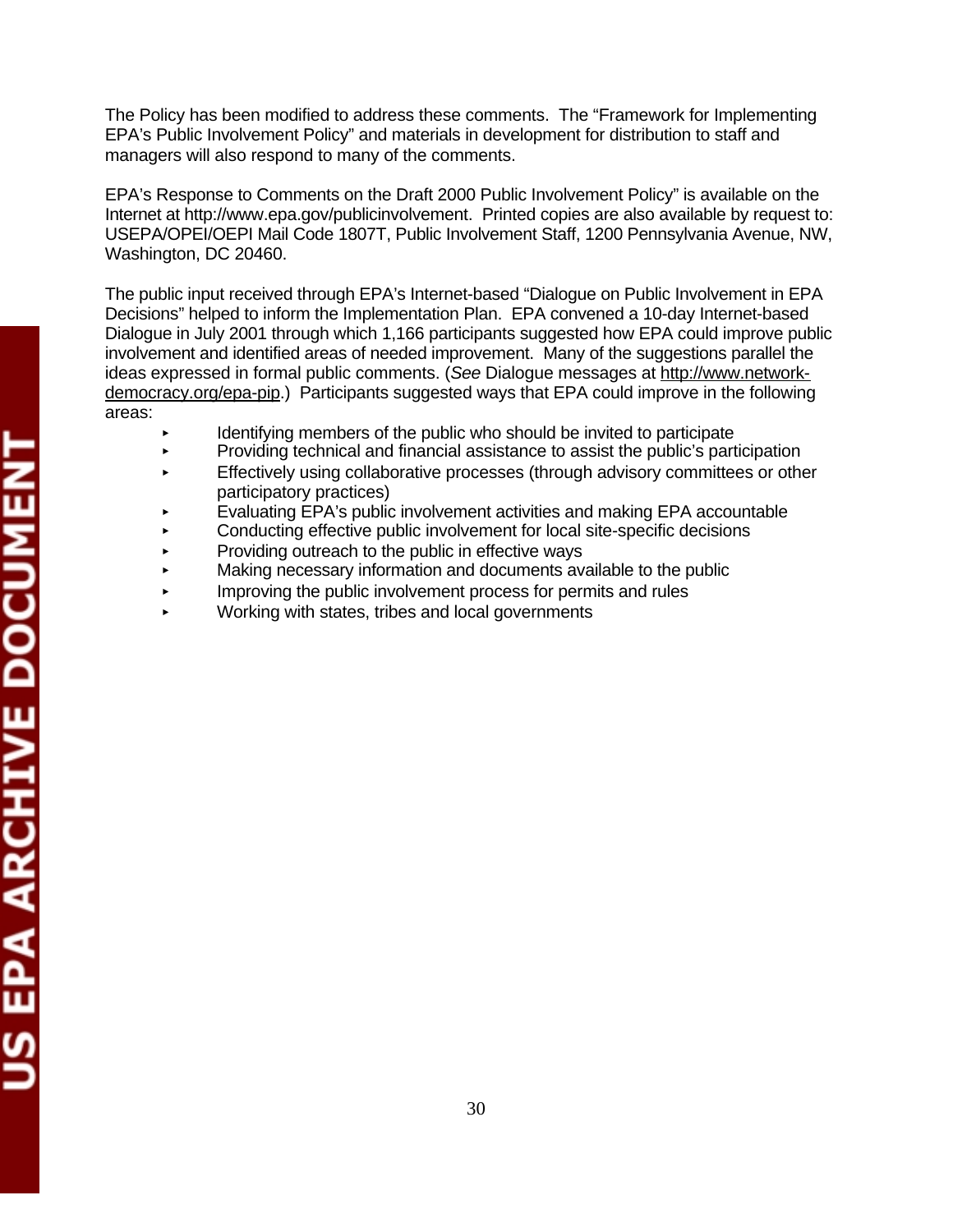#### **Published Federal Register material not duplicated in the Public Involvement Policy, its Appendices and Addenda**

#### **ENVIRONMENTAL PROTECTION AGENCY** 6560-50

**OA-2003-0005: FRL-7508-7**

**Public Involvement Policy**

**AGENCY**: Environmental Protection Agency (EPA)

**ACTION: Notice of New Public Involvement Policy** 

**SUMMARY**: The EPA is issuing its new Public Involvement Policy. The purpose of today's Notice is to advise the public and present the Policy. The new Policy provides guidance to EPA staff on effective and reasonable means to involve the public in EPA's regulatory and program implementation decisions. The core of the Policy is the recommended seven basic steps for effective public involvement, which the Agency should consider when making major decisions on rules, policies and program implementation activities. The Policy is directed internally, but EPA's partners in states, tribes or local governments may also find it to be a useful tool for them.

**FOR FURTHER INFORMATION CONTACT**: Patricia Bonner, Environmental Protection Agency, 1200 Pennsylvania Avenue, N.W. Washington, DC 20460-0001; 202-566-2204; bonner.patricia@epa.gov. For printed copies, telephone 202-566-2216.

**SUPPLEMENTARY INFORMATION**: How Can I Get Copies of This Document and Other Related Information?

1. *Docket.* EPA has established an official public docket for this action under docket identification (ID) number OA-2003-0005. The official public docket consists of the complete Public Involvement Policy with its appendices and addenda, public comments on the 1981 and draft 2000 Policy, the Agency's Response to Comments and the Framework for Implementing EPA's Public Involvement Policy. The official public docket is the collection of materials that is available for public viewing at the Office of Environmental Information Docket, EPA Docket Center, (EPA/DC) EPA West, Room B102, 1301 Constitution Ave., NW, Washington, DC. The EPA Docket Center Public Reading Room is open from 8:30 a.m. to 4:30 p.m., Monday through Friday, excluding legal holidays. The telephone number for the Reading Room is (202) 566-1744.

2. *Electronic Access.* You may access this Federal Register document electronically through the EPA Internet under the "Federal Register" listings at http://www.epa.gov/fedrgstr/ or use http://www.epa.gov/publicinvolvement to access the Policy and all its attachments. Electronic versions of items in the public docket are available through EPA's electronic public docket and comment system, EPA Dockets (EDOCKET). You may use EDOCKET at http://www.epa.gov/edocket/ to access the index listing of the contents of the official public docket and documents that are available electronically. Once in the system, select "search," then key in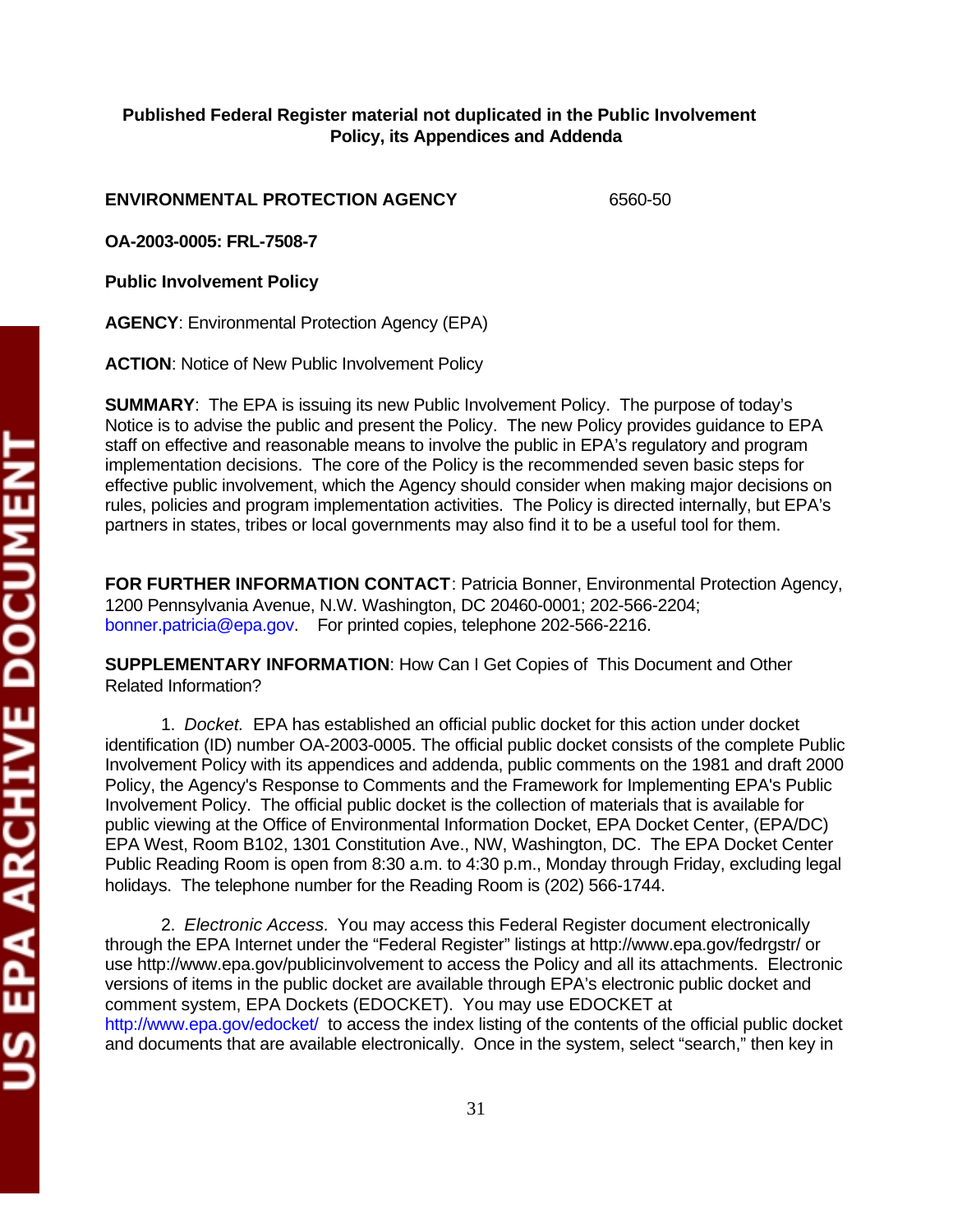the appropriate docket ID number. You may still access any of the publicly available docket materials through the EPA Docket Center.

# **BACKGROUND**

On January 19, 1981, the Environmental Protection Agency (EPA) published its first Agency-wide Public Participation Policy (46 FR 5736, Jan. 19, 1981). In November 1999, the EPA requested public comment on whether and how to change that Policy, and subsequently began a process to revise the policy and create a plan to implement it across the Agency. In December 2000, EPA released a draft revised Public Involvement Policy for public comment (65 FR 82335, Dec. 28, 2000). The comment period closed on July 31, 2001, following a two-week internet-based dialogue on "Public Involvement in EPA Decisions," which included 1,144 participants from all 50 states.

### **OVERVIEW OF EPA's NEW PUBLIC INVOLVEMENT POLICY**

The Policy's core elements are the following seven basic steps for effective public involvement:

- 1. Plan and budget for public involvement activities
- 2. Identify the interested and affected public
- 3. Consider providing technical or financial assistance to the public to facilitate involvement
- 4. Provide information and outreach to the public
- 5. Conduct public consultation and involvement activities
- 6. Review and use input, and provide feedback to the public
- 7. Evaluate public involvement activities

This Policy is meant to encourage development of new tools for public involvement and should not limit the degree or types of public involvement already in use at EPA. Agency guidance, which EPA is issuing simultaneously with this Policy, provides specific recommendations for accomplishing each of these seven steps, while also acknowledging the need for EPA officials to use discretion when planning and implementing public involvement activities.

The Policy reflects changes over the past 22 years such as:

- New and expanded public participation techniques
- New options for public involvement through the Internet
- EPA's emphasis on assuring compliance
- Increased use of partnerships and technical assistance
- Increased public access to information
- Increased capacity of States, Tribes and local governments to carry out delegated programs

The Policy also reflects EPA's experience with public involvement from the national to the local level, and incorporates many ideas provided to EPA through public comments on the draft Policy. Today's Notice is limited to this brief introduction and the core policy statement. Concurrent with this Notice, EPA is also issuing the following supporting documents to facilitate and promote support the Policy's implementation:

Appendix 1- "Guidance for Implementing Public Involvement at EPA" [http://www.epa.gov/publicinvolvement/policy2003/guidance.pdf.]